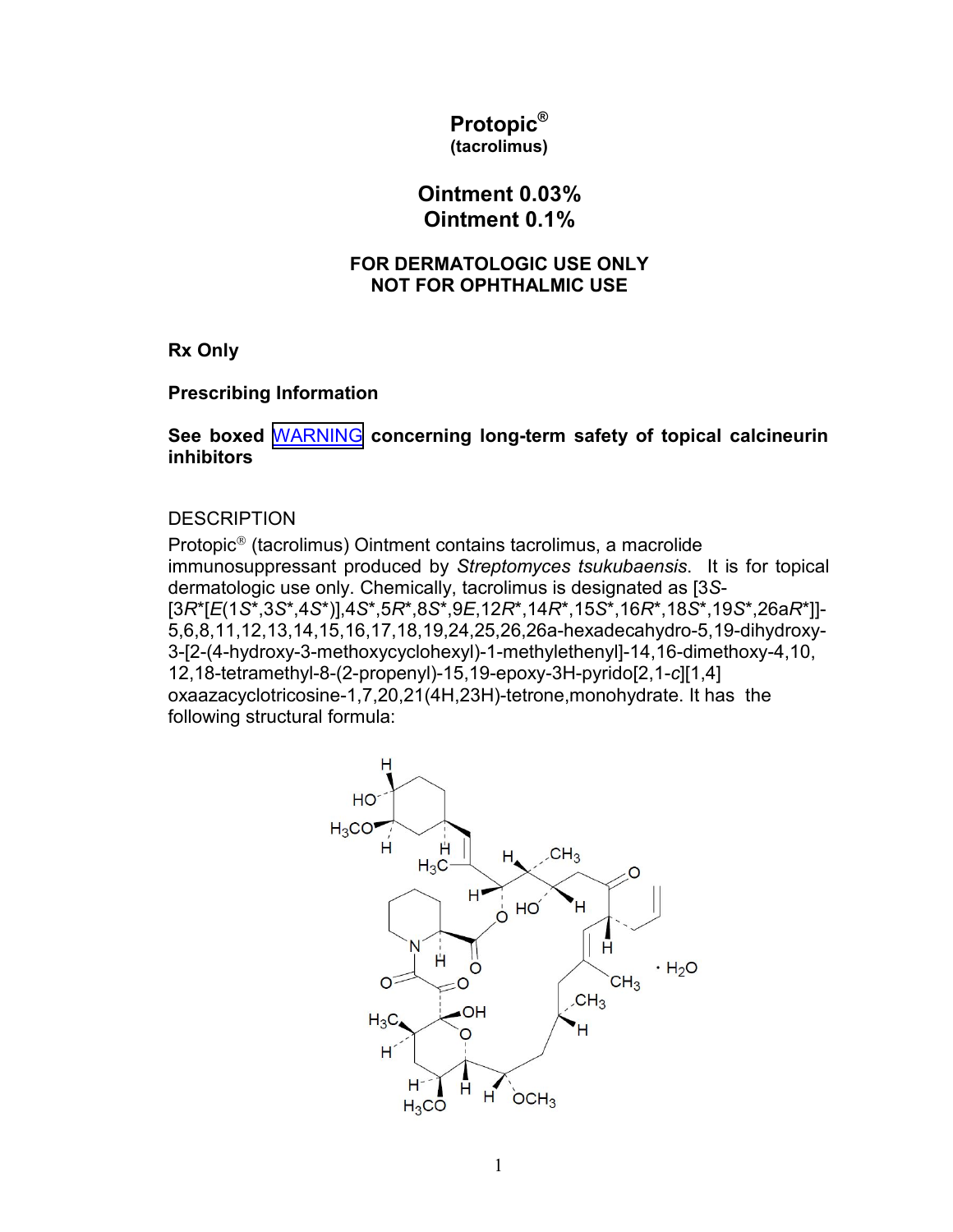<span id="page-1-0"></span>Tacrolimus has an empirical formula of  $C_{44}H_{69}NO_{12}·H_{2}O$  and a formula weight of 822.03. Each gram of Protopic® Ointment contains (w/w) either 0.03% or 0.1% of tacrolimus in a base of mineral oil with all-*rac*-α-tocopherol, paraffin, propylene carbonate, white petrolatum with butylhydroxytoluene, and white wax.

## **CLINICAL PHARMACOLOGY**

#### *Mechanism of Action*

The mechanism of action of tacrolimus in atopic dermatitis is not known. While the following have been observed, the clinical significance of these observations in atopic dermatitis is not known. It has been demonstrated that tacrolimus inhibits T-lymphocyte activation by first binding to an intracellular protein, FKBP-12. A complex of tacrolimus-FKBP-12, calcium, calmodulin, and calcineurin is then formed and the phosphatase activity of calcineurin is inhibited. This effect has been shown to prevent the dephosphorylation and translocation of nuclear factor of activated T-cells (NF-AT), a nuclear component thought to initiate gene transcription for the formation of lymphokines (such as interleukin-2, gamma interferon). Tacrolimus also inhibits the transcription for genes which encode IL-3, IL-4, IL-5, GM-CSF, and TNF- $\alpha$ , all of which are involved in the early stages of T-cell activation. Additionally, tacrolimus has been shown to inhibit the release of pre-formed mediators from skin mast cells and basophils, and to down regulate the expression of FcεRI on Langerhans cells.

#### *Pharmacokinetics*

#### *Absorption*

The pooled results from three pharmacokinetic studies in 88 adult atopic dermatitis patients indicate that tacrolimus is minimally absorbed after the topical application of Protopic® Ointment. Peak tacrolimus blood concentrations ranged from undetectable to 20 ng/mL after single or multiple doses of 0.03% and 0.1% Protopic<sup>®</sup> Ointment, with 85% (75/88) of the patients having peak blood concentrations less than 2 ng/mL. In general as treatment continued, systemic exposure declined as the skin returned to normal. In clinical studies with periodic blood sampling, a similar distribution of tacrolimus blood levels was also observed in adult patients, with 90% (1253/1391) of patients having a blood concentration less than 2 ng/mL.

The absolute bioavailability of tacrolimus from Protopic® Ointment in atopic dermatitis patients is approximately 0.5%. In adults with an average of 53% BSA treated, exposure (AUC) of tacrolimus from Protopic® Ointment is approximately 30-fold less than that seen with oral immunosuppressive doses in kidney and liver transplant patients.

Mean peak tacrolimus blood concentrations following oral administration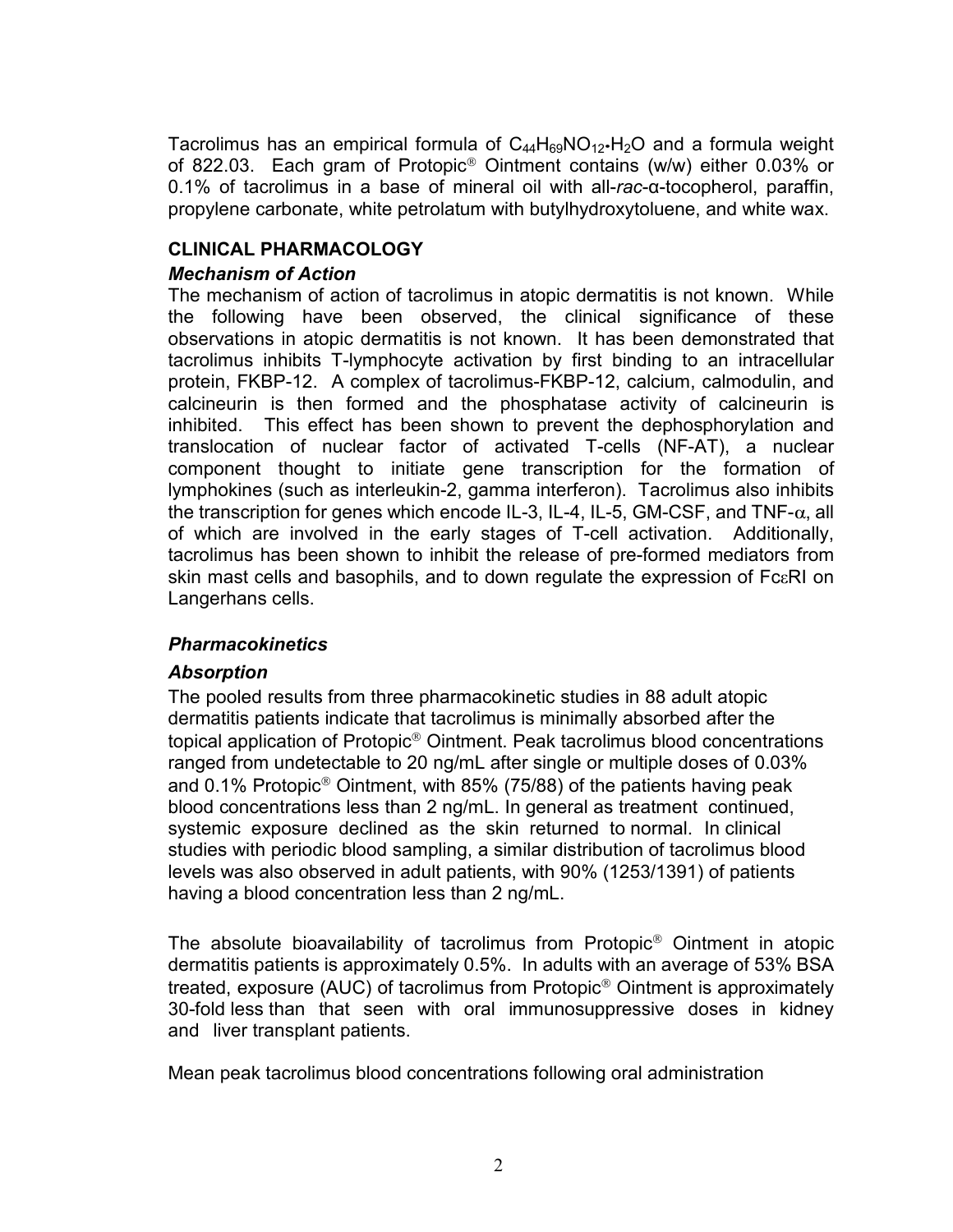(0.3 mg/kg/day) in adult kidney transplant (n=26) and liver transplant (n=17) patients are 24.2±15.8 ng/mL and 68.5±30.0 ng/mL, respectively. The lowest tacrolimus blood level at which systemic effects (e.g., immunosuppression) can be observed is not known.

Systemic levels of tacrolimus have also been measured in pediatric patients (see *Special Populations:* [Pediatrics](#page-3-0)).

## *Distribution*

The plasma protein binding of tacrolimus is approximately 99% and is independent of concentration over a range of 5-50 ng/mL. Tacrolimus is bound mainly to albumin and alpha-1-acid glycoprotein, and has a high level of association with erythrocytes. The distribution of tacrolimus between whole blood and plasma depends on several factors, such as hematocrit, temperature at the time of plasma separation, drug concentration, and plasma protein concentration. In a US study, the ratio of whole blood concentration to plasma concentration averaged 35 (range 12 to 67).

There was no evidence based on blood concentrations that tacrolimus accumulates systemically upon intermittent topical application for periods of up to 1 year. As with other topical calcineurin inhibitors, it is not known whether tacrolimus is distributed into the lymphatic system.

#### *Metabolism*

Tacrolimus is extensively metabolized by the mixed-function oxidase system, primarily the cytochrome P-450 system (CYP3A). A metabolic pathway leading to the formation of 8 possible metabolites has been proposed. Demethylation and hydroxylation were identified as the primary mechanisms of biotransformation in vitro. The major metabolite identified in incubations with human liver microsomes is 13-demethyl tacrolimus. In in vitro studies, a 31-demethyl metabolite has been reported to have the same activity as tacrolimus.

## *Excretion*

The mean clearance following IV administration of tacrolimus is 0.040, 0.083 and 0.053 L/hr/kg in healthy volunteers, adult kidney transplant patients and adult liver transplant patients, respectively. In man, less than 1% of the dose administered is excreted unchanged in urine.

In a mass balance study of IV administered radiolabeled tacrolimus to 6 healthy volunteers, the mean recovery of radiolabel was  $77.8 \pm 12.7\%$ . Fecal elimination accounted for  $92.4 \pm 1.0\%$  and the elimination half-life based on radioactivity was 48.1  $\pm$  15.9 hours whereas it was 43.5  $\pm$  11.6 hours based on tacrolimus concentrations. The mean clearance of radiolabel was

 $0.029 \pm 0.015$  L/hr/kg and clearance of tacrolimus was  $0.029 \pm 0.009$  L/hr/kg.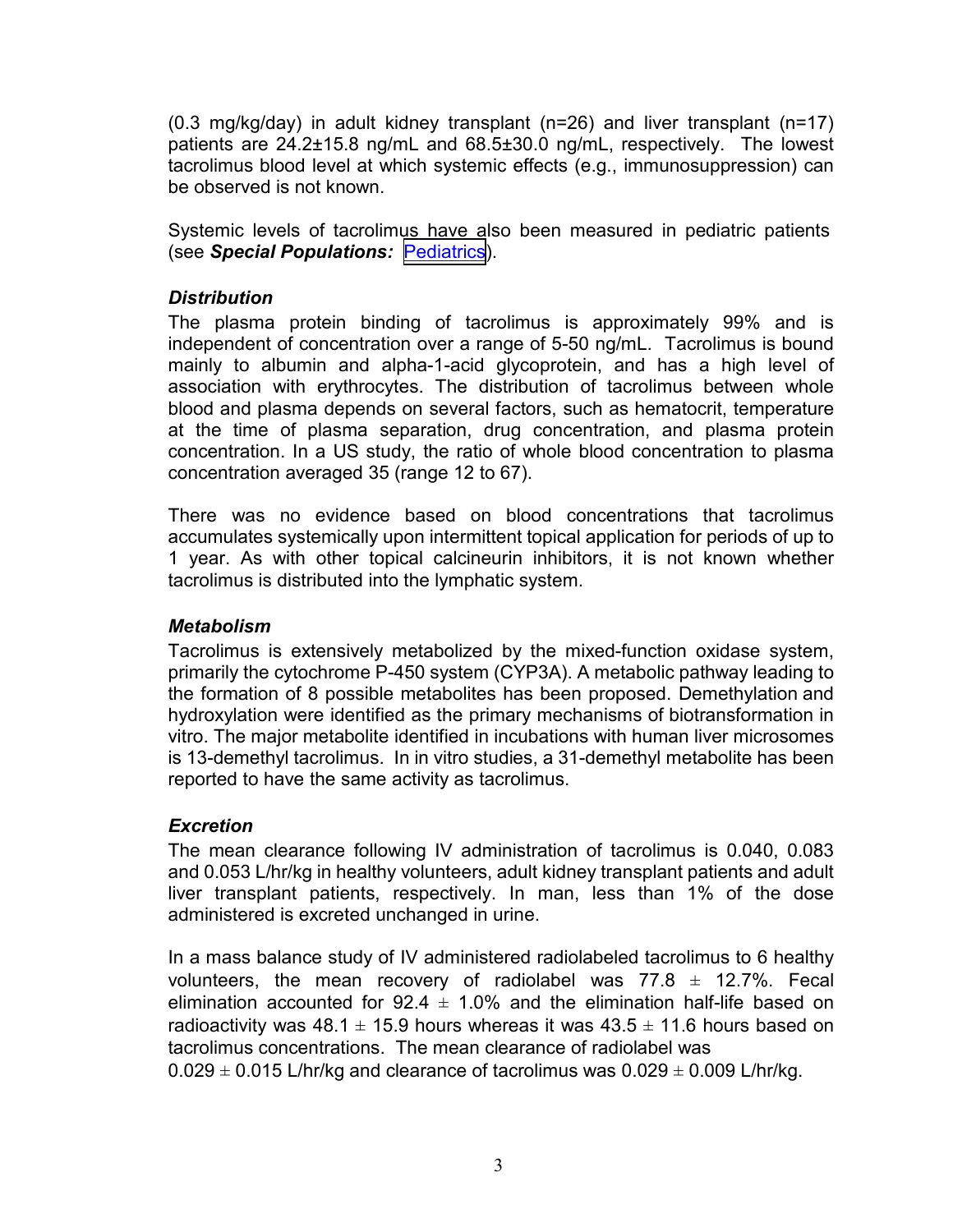<span id="page-3-0"></span>When administered PO, the mean recovery of the radiolabel was  $94.9 \pm 30.7\%$ . Fecal elimination accounted for  $92.6 \pm 30.7\%$ , urinary elimination accounted for 2.3  $\pm$  1.1% and the elimination half-life based on radioactivity was 31.9  $\pm$  10.5 hours whereas it was  $48.4 \pm 12.3$  hours based on tacrolimus concentrations. The mean clearance of radiolabel was  $0.226 \pm 0.116$  L/hr/kg and clearance of tacrolimus  $0.172 \pm 0.088$  L/hr/kg.

# *Special Populations*

# *Pediatrics*

In a pharmacokinetic study of 14 pediatric atopic dermatitis patients, between the ages of 2-5 years, peak blood concentrations of tacrolimus ranged from undetectable to 14.8 ng/mL after single or multiple doses of 0.03% Protopic® Ointment, with 86% (12/14) of patients having peak blood concentrations below 2 ng/mL throughout the study.

The highest peak concentration was observed in one patient with 82% BSA involvement on day 1 following application of 0.03% Protopic® Ointment. The peak concentrations for this subject were 14.8 ng/mL on day 1 and 4.1 ng/mL on day 14. Mean peak tacrolimus blood concentrations following oral administration in pediatric liver transplant patients ( $n = 9$ ) were 48.4  $\pm$  27.9 ng/mL.

In a similar pharmacokinetic study with 61 enrolled pediatric patients (ages 6-12 years) with atopic dermatitis, peak tacrolimus blood concentrations ranged from undetectable to 5.3 ng/mL after single or multiple doses of 0.1% Protopic<sup>®</sup> Ointment, with 91% (52/57) of evaluable patients having peak blood concentrations below 2 ng/mL throughout the study period. When detected, systemic exposure generally declined as treatment continued.

In clinical studies with periodic blood sampling, a similar distribution of tacrolimus blood levels was also observed, with 98% (509/522) of pediatric patients having a blood concentration below 2 ng/mL.

## *Renal Insufficiency*

The effect of renal insufficiency on the pharmacokinetics of topically administered tacrolimus has not been evaluated. The mean clearance of IV administered tacrolimus in patients with renal dysfunction was similar to that of normal volunteers. On the basis of this information dose-adjustment is not expected to be needed.

## *Hepatic Insufficiency*

The effect of hepatic insufficiency on the pharmacokinetics of topically administered tacrolimus has not been evaluated but dose-adjustment is not expected to be needed.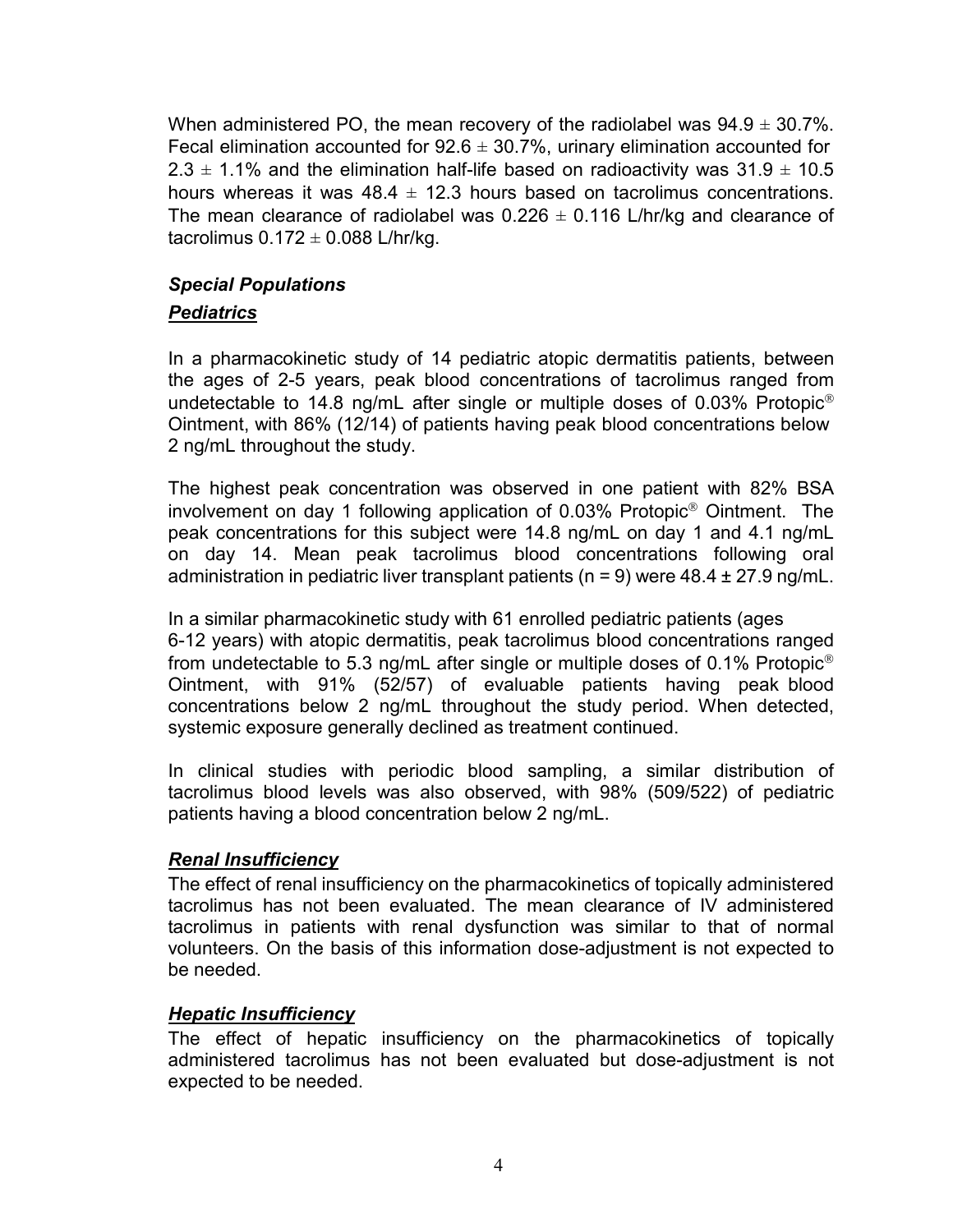#### **CLINICAL STUDIES**

Three randomized, double-blind, vehicle-controlled, multi-center, phase 3 studies were conducted to evaluate Protopic® Ointment for the treatment of patients with moderate to severe atopic dermatitis. One (Pediatric) study included 351 patients 2-15 years of age, and the other two (Adult) studies included a total of 632 patients 15-79 years of age. Fifty-five percent (55%) of the patients were women and 27% were black. At baseline, 58% of the patients had severe disease and the mean body surface area (BSA) affected was 46%. Over 80% of patients had atopic dermatitis affecting the face and/or neck region. In these studies, patients applied either Protopic® Ointment 0.03%, Protopic® Ointment 0.1%, or vehicle ointment twice daily to 10% - 100% of their BSA for up to 12 weeks.

In the pediatric study, a significantly greater ( $p < 0.001$ ) percentage of patients achieved at least 90% improvement based on the physician's global evaluation of clinical response (the pre-defined primary efficacy endpoint) in the Protopic® Ointment 0.03% treatment group compared to the vehicle treatment group, but there was insufficient evidence that Protopic® Ointment 0.1% provided more efficacy than Protopic® Ointment 0.03%.

In both adult studies, a significantly greater ( $p < 0.001$ ) percentage of patients achieved at least 90% improvement based on the physician's global evaluation of clinical response in the Protopic® Ointment 0.03% and Protopic® Ointment 0.1% treatment groups compared to the vehicle treatment group. There was evidence that Protopic<sup>®</sup> Ointment 0.1% may provide more efficacy than Protopic<sup>®</sup> Ointment 0.03%. The difference in efficacy between Protopic® Ointment 0.1% and 0.03% was particularly evident in adult patients with severe disease at baseline, adults with extensive BSA involvement, and black adults. Response rates for each treatment group are shown below by age groups. Because the two adult studies were identically designed, the results from these studies were pooled in this table.

| Physician's              | <b>Pediatric Study</b> |                       | <b>Adult Studies</b> |                       |                       |  |  |
|--------------------------|------------------------|-----------------------|----------------------|-----------------------|-----------------------|--|--|
| <b>Global Evaluation</b> | (2-15 Years of Age)    |                       |                      |                       |                       |  |  |
| of Clinical              | <b>Vehicle</b>         | Protopic <sup>®</sup> | <b>Vehicle</b>       | Protopic <sup>®</sup> | Protopic <sup>®</sup> |  |  |
| <b>Response</b>          | <b>Ointment</b>        | <b>Ointment</b>       | <b>Ointment</b>      | <b>Ointment</b>       | <b>Ointment</b>       |  |  |
| (% Improvement)          |                        | 0.03%                 |                      | 0.03%                 | 0.1%                  |  |  |
|                          |                        |                       |                      |                       |                       |  |  |
|                          | $N = 116$              | $N = 117$             | $N = 212$            | $N = 211$             | $N = 209$             |  |  |
| 100%                     | (3%)<br>4              | 14 (12%)              | $2(1\%)$             | 21 (10%)              | 20 (10%)              |  |  |
| $\geq 90\%$              | (7%)<br>8              | 42 (36%)              | 14 (7%)              | 58 (28%)              | 77 (37%)              |  |  |
| $\geq 75\%$              | 18 (16%)               | 65 (56%)              | 30 (14%)             | 97 (46%)              | 117 (56%)             |  |  |
| $\geq 50\%$              | 31 (27%)               | 85 (73%)              | 42 (20%)             | 130 (62%)             | 152 (73%)             |  |  |

#### **Global Improvement over Baseline at the End-Of-Treatment in Three Phase 3 Studies**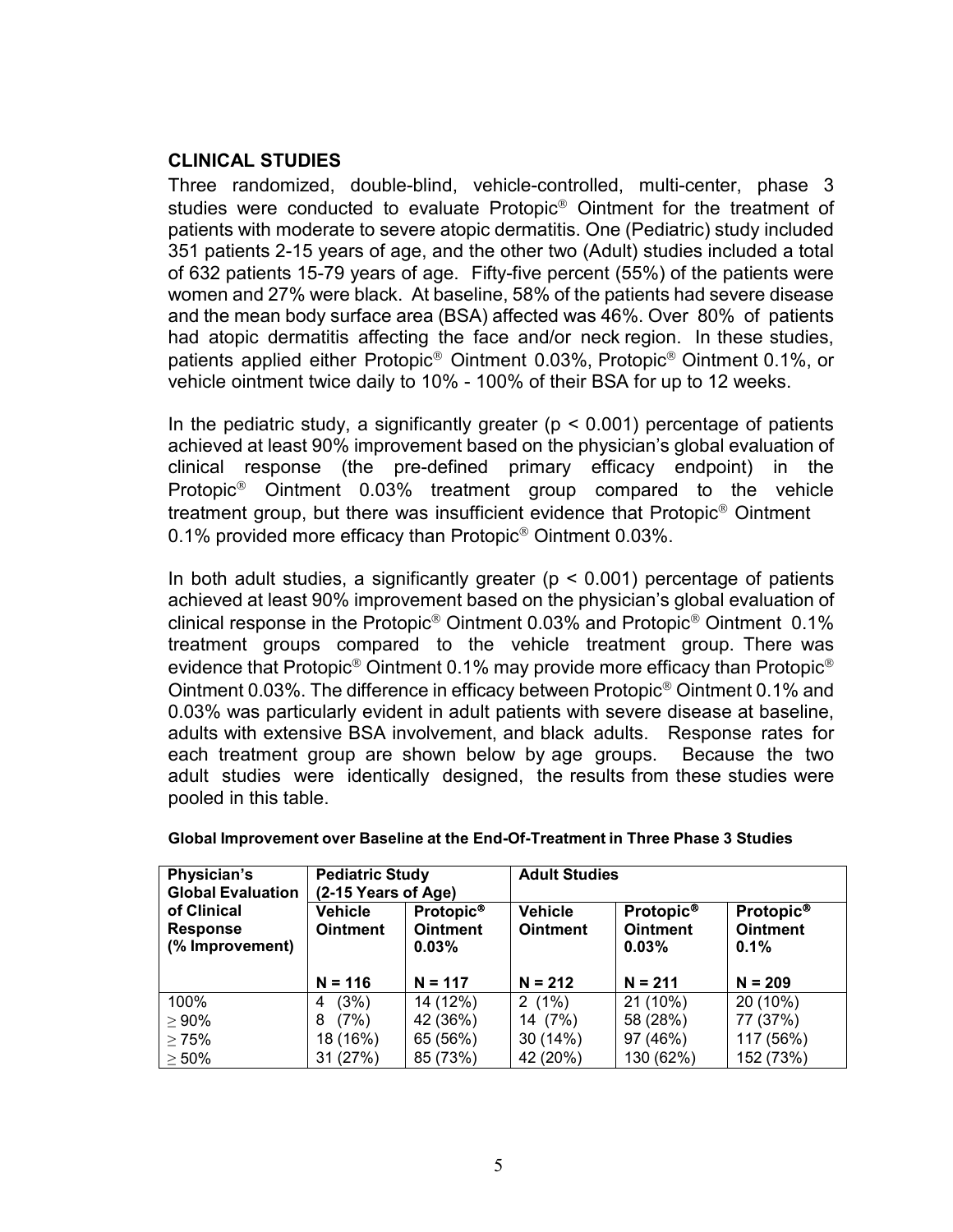A statistically significant difference in the percentage of adult patients with  $>$  90% improvement was achieved by week 1 for those treated with Protopic<sup>®</sup> Ointment 0.1%, and by week 3 for those treated with Protopic® Ointment 0.03%. A statistically significant difference in the percentage of pediatric patients with  $\geq 90\%$  improvement was achieved by week 2 for those treated with Protopic® Ointment 0.03%.

In adult patients who had achieved  $\geq 90\%$  improvement at the end of treatment, 35% of those treated with Protopic® Ointment 0.03% and 41% of those treated with Protopic® Ointment 0.1%, regressed from this state of improvement at 2 weeks after end-of-treatment. In pediatric patients who had achieved  $\geq$ 90% improvement, 54% of those treated with Protopic® Ointment 0.03% regressed from this state of improvement at 2 weeks after end-oftreatment. Because patients were not followed for longer than 2 weeks after end-of-treatment, it is not known how many additional patients regressed at periods longer than 2 weeks after cessation of therapy.

In both Protopic<sup>®</sup> Ointment treatment groups in adults and in the Protopic<sup>®</sup> Ointment 0.03% treatment group in pediatric patients, a significantly greater improvement compared to vehicle ( $p < 0.001$ ) was observed in the secondary efficacy endpoints of percent body surface area involved, patient evaluation of pruritus, erythema, edema, excoriation, oozing, scaling, and lichenification. The following two graphs depict the time course of improvement in the percent body surface area affected in adult and in pediatric patients as a result of treatment.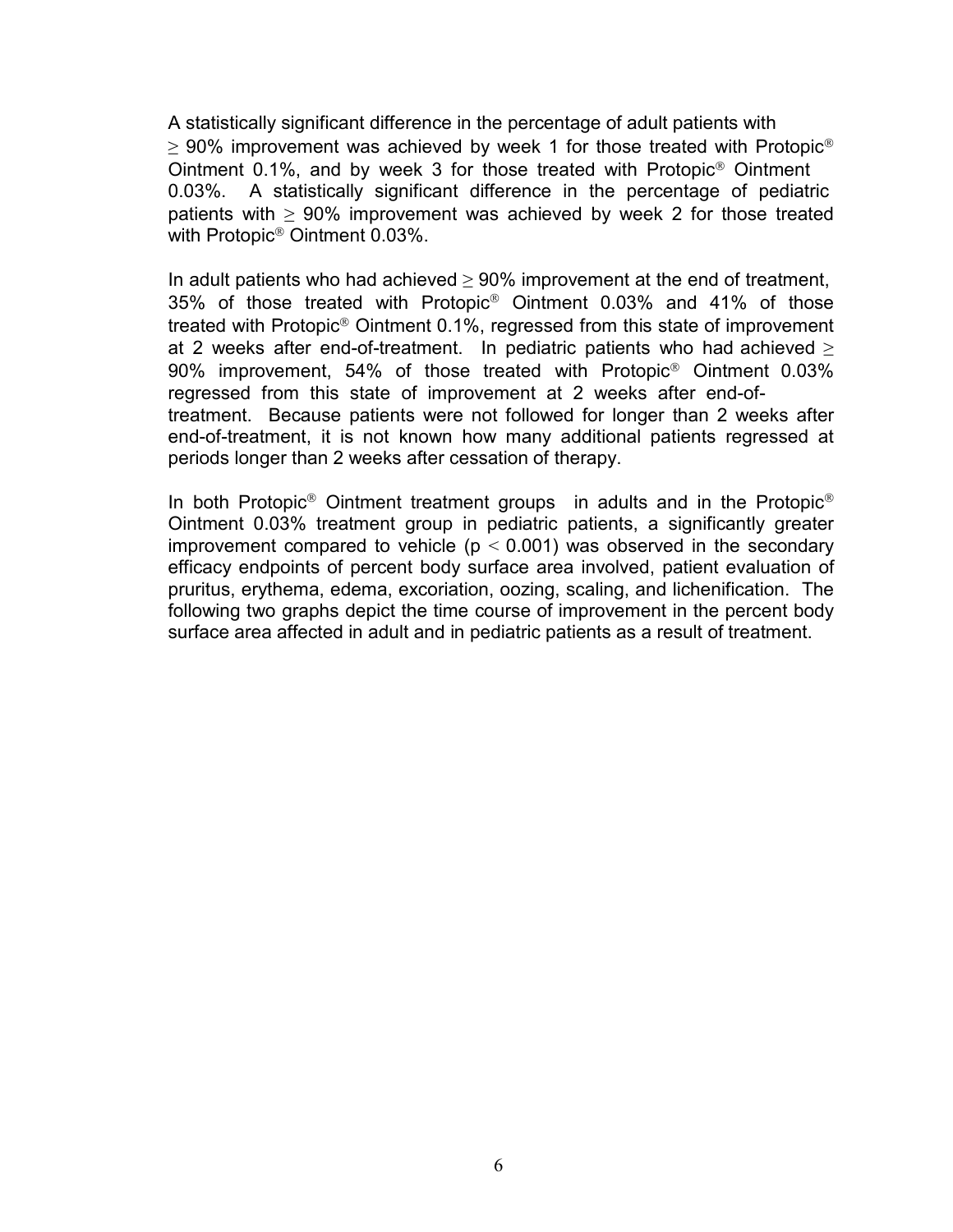**Figure 1 - Adult Patients Body Surface Area Over Time**



**Figure 2 – Pediatric Patients Body Surface Area Over Time**



The following two graphs depict the time course of improvement in erythema in adult and in pediatric patients as a result of treatment.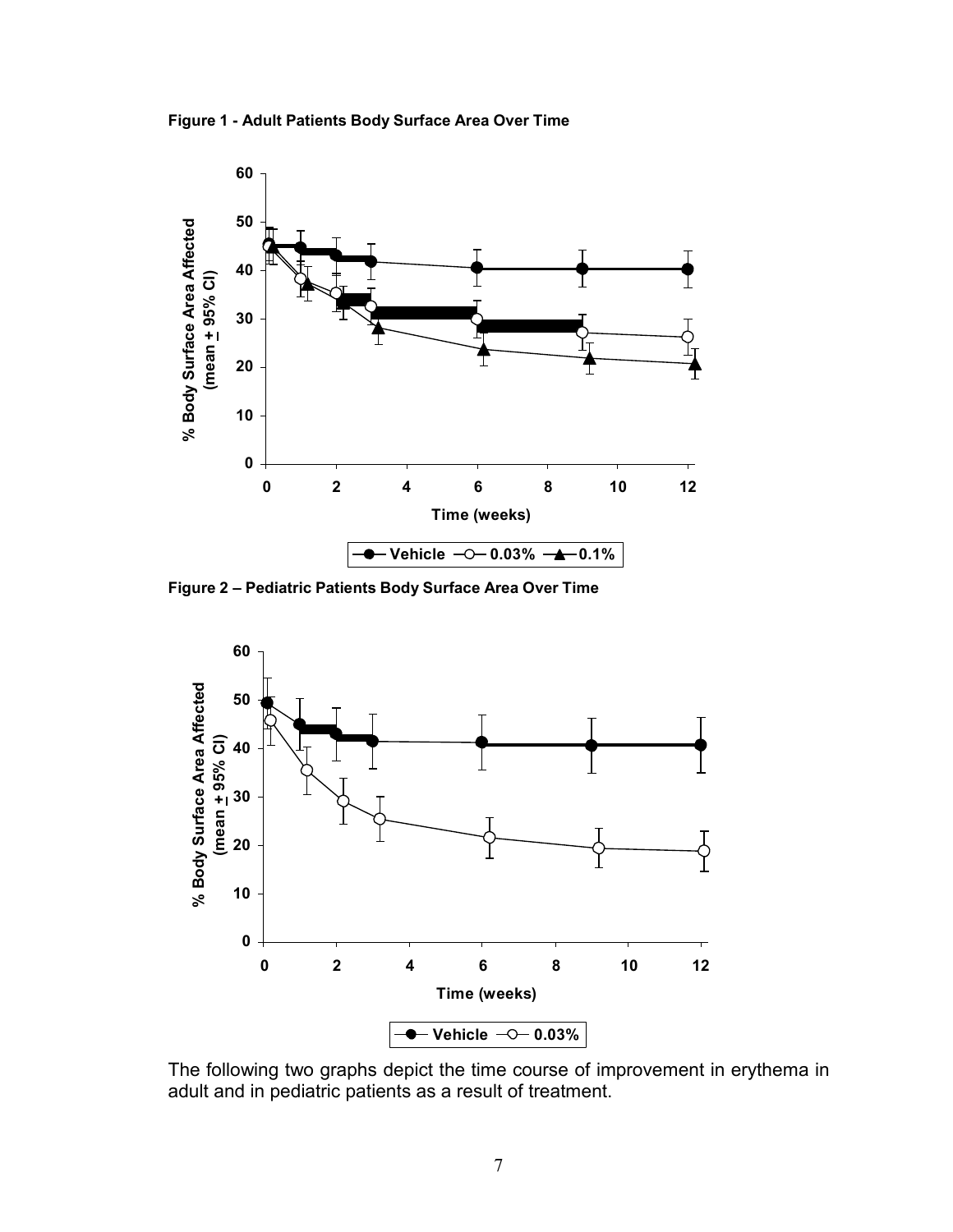**Figure 3 - Adult Patients Mean Erythema Over Time**



**Figure 4 - Pediatric Patients Mean Erythema Over Time**

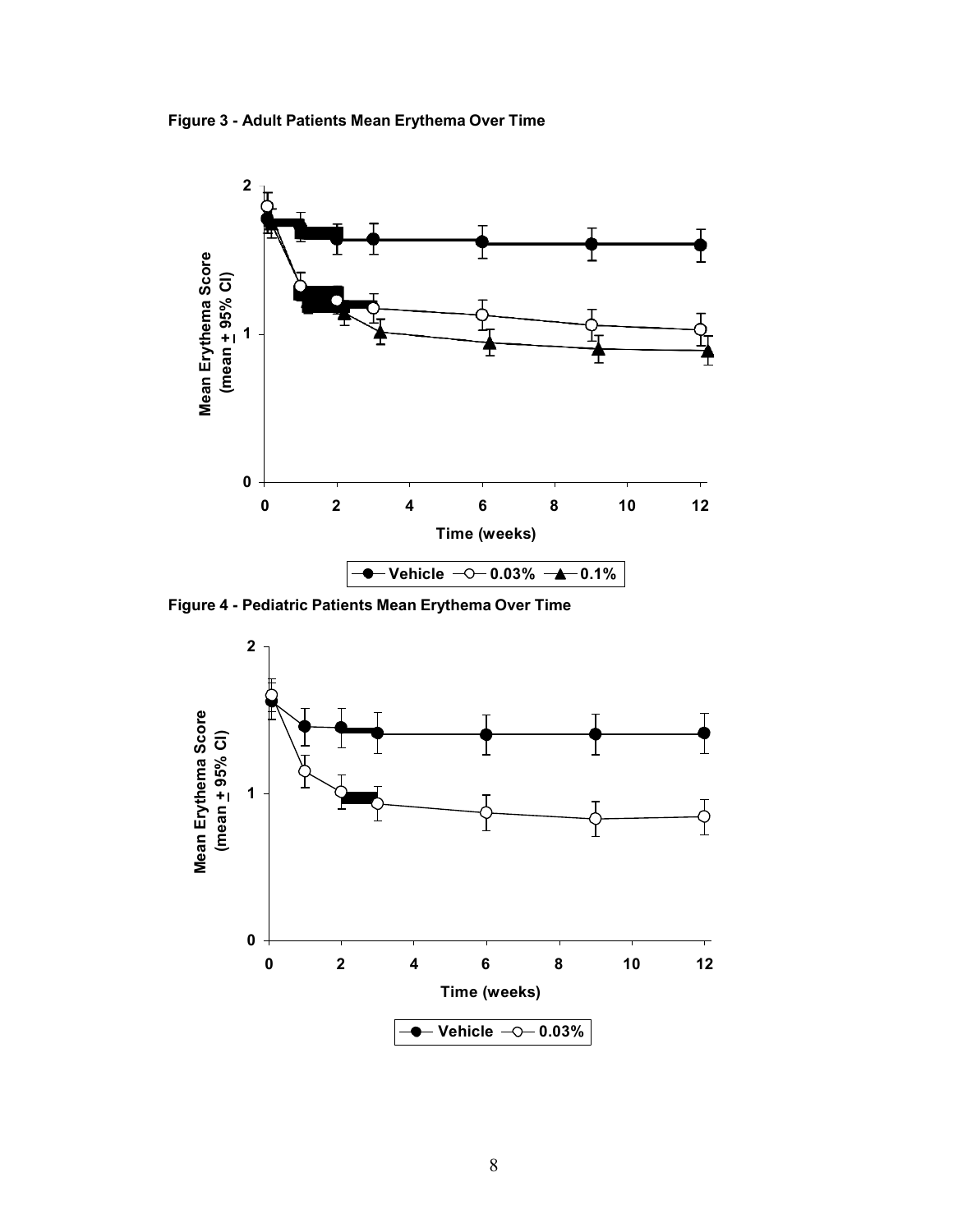<span id="page-8-0"></span>The time course of improvement in the remaining secondary efficacy variables was similar to that of erythema, with improvement in lichenification slightly slower.

## **INDICATIONS AND USAGE**

Protopic® Ointment, both 0.03% and 0.1% for adults, and only 0.03% for children aged 2 to 15 years, is indicated as *second-line therapy* for the short-term and non-continuous chronic treatment of moderate to severe atopic dermatitis in nonimmunocompromised adults and children who have failed to respond adequately to other topical prescription treatments for atopic dermatitis, or when those treatments are not advisable.

**Protopic**® **Ointment is not indicated for children younger than 2 years of age (see boxed** WARNING**,** [WARNINGS and PRECAUTIONS](#page-9-0)**:** [Pediatric Use](#page-15-0)**).**

#### **CONTRAINDICATIONS**

Protopic® Ointment is contraindicated in patients with a history of hypersensitivity to tacrolimus or any other component of the ointment.

#### **WARNINGS**

## **WARNING**

## **Long-term Safety of Topical Calcineurin Inhibitors Has Not Been Established**

Although a causal relationship has not been established, rare cases of malignancy (e.g., skin and lymphoma) have been reported in patients treated with topical calcineurin inhibitors, including Protopic® Ointment.

Therefore:

- Continuous long-term use of topical calcineurin inhibitors, including Protopic® Ointment, in any age group should be avoided, and application limited to areas of involvement with atopic dermatitis.
- Protopic® Ointment is not indicated for use in children less than 2 years of age. Only 0.03% Protopic® Ointment is indicated for use in children 2-15 years of age.

Prolonged systemic use of calcineurin inhibitors for sustained immunosuppression in animal studies and transplant patients following systemic administration has been associated with an increased risk of infections, lymphomas, and skin malignancies. These risks are associated with the intensity and duration of immunosuppression.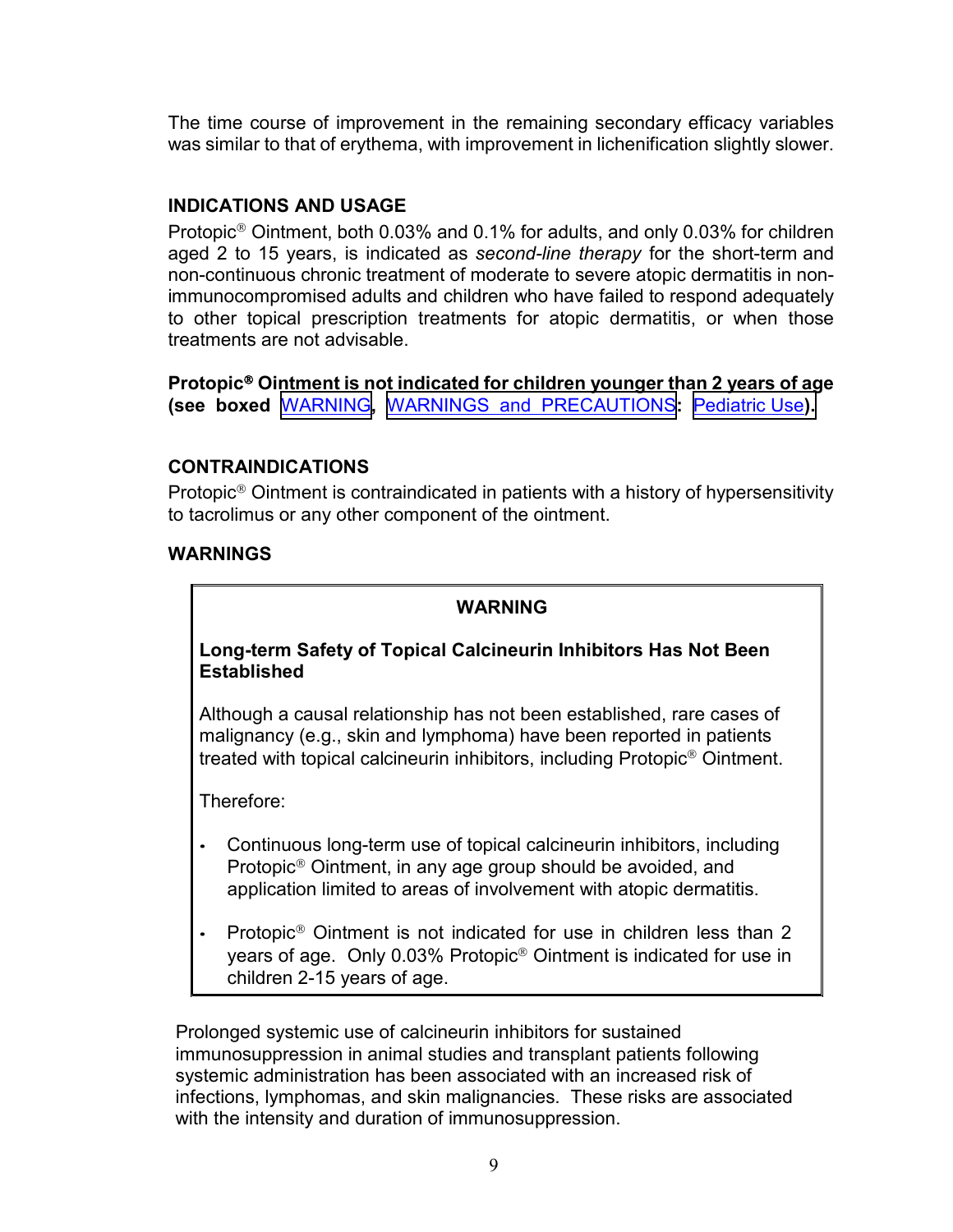<span id="page-9-0"></span>Based on the information above and the mechanism of action, there is a concern about potential risk with the use of topical calcineurin inhibitors, including Protopic® Ointment. While a causal relationship has not been established, rare cases of skin malignancy and lymphoma have been reported in patients treated with topical calcineurin inhibitors, including Protopic® Ointment. Therefore:

- Protopic<sup>®</sup> Ointment should not be used in immunocompromised adults and children.
- If signs and symptoms of atopic dermatitis do not improve within 6 weeks, patients should be re-examined by their healthcare provider and their diagnosis be confirmed (see PRECAUTIONS: General).
- The safety of Protopic<sup>®</sup> Ointment has not been established beyond one year of non-continuous use.

(See [CLINICAL PHARMACOLOGY,](#page-1-0) boxed [WARNING](#page-8-0), [INDICATIONS AND](#page-8-0) [USAGE,](#page-8-0) and [DOSAGE AND ADMINISTRATION\).](#page-19-0)

#### **PRECAUTIONS**

#### *General*

The use of Protopic® Ointment should be avoided on pre-malignant and malignant skin conditions. Some malignant skin conditions, such as cutaneous T-cell lymphoma (CTCL), may mimic atopic dermatitis.

The use of tacrolimus ointment is not recommended in patients having skin conditions with a skin barrier defect where there is the potential for increased systemic absorption of tacrolimus, including but not limited to, Netherton's syndrome, lamellar ichthyosis, generalized erythroderma or cutaneous Graft Versus Host Disease. Oral application is also not recommended. Post- marketing cases of increased tacrolimus blood level have been reported in these conditions.

The use of Protopic® Ointment may cause local symptoms such as skin burning (burning sensation, stinging, soreness) or pruritus. Localized symptoms are most common during the first few days of Protopic® Ointment application and typically improve as the lesions of atopic dermatitis resolve. With Protopic® Ointment 0.1%, 90% of the skin burning events had a duration between 2 minutes and 3 hours (median 15 minutes). 90% of the pruritus events had [a duration between 3 minutes and 10 hours \(median 20 minutes\) \(see ADVERSE](#page-16-0) REACTIONS).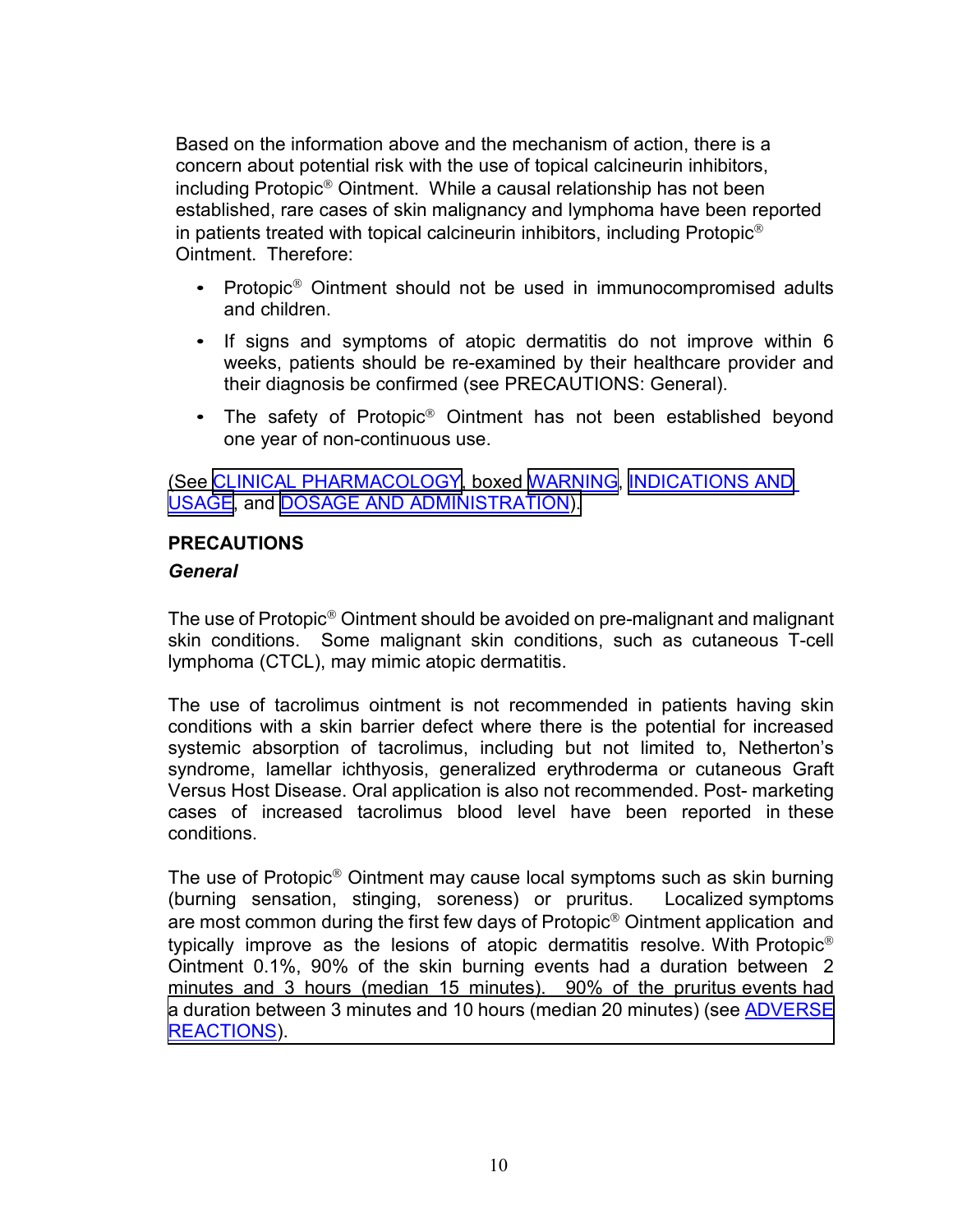## **Bacterial and Viral Skin Infections**

Before commencing treatment with Protopic® Ointment, cutaneous bacterial or viral infections at treatment sites should be resolved. Studies have not evaluated the safety and efficacy of Protopic® Ointment in the treatment of clinically infected atopic dermatitis.

While patients with atopic dermatitis are predisposed to superficial skin infections including eczema herpeticum (Kaposi's varicelliform eruption), treatment with Protopic® Ointment may be independently associated with an increased risk of varicella zoster virus infection (chicken pox or shingles), herpes simplex virus infection, or eczema herpeticum.

#### **Patients with Lymphadenopathy**

In clinical studies, 112/13494 (0.8%) cases of lymphadenopathy were reported and were usually related to infections (particularly of the skin) and noted to resolve upon appropriate antibiotic therapy. Of these 112 cases, the majority had either a clear etiology or were known to resolve. Transplant patients receiving immunosuppressive regimens (e.g., systemic tacrolimus) are at increased risk for developing lymphoma; therefore, patients who receive Protopic® Ointment and who develop lymphadenopathy should have the etiology of their lymphadenopathy investigated. In the absence of a clear etiology for the lymphadenopathy, or in the presence of acute infectious mononucleosis, Protopic® Ointment should be discontinued. Patients who develop lymphadenopathy should be monitored to ensure that the lymphadenopathy resolves.

#### **Sun Exposure**

During the course of treatment, patients should minimize or avoid natural or artificial sunlight exposure, even while Protopic® Ointment is not on the skin. It is not known whether Protopic® Ointment interferes with skin response to ultraviolet damage.

#### **Immunocompromised Patients**

The safety and efficacy of Protopic® Ointment in immunocompromised patients have not been studied.

#### **Renal Insufficiency**

Rare post-marketing cases of acute renal failure have been reported in patients treated with Protopic® Ointment. Systemic absorption is more likely to occur in patients with epidermal barrier defects especially when Protopic® Ointment is applied to large body surface areas. Caution should also be exercised in patients predisposed to renal impairment.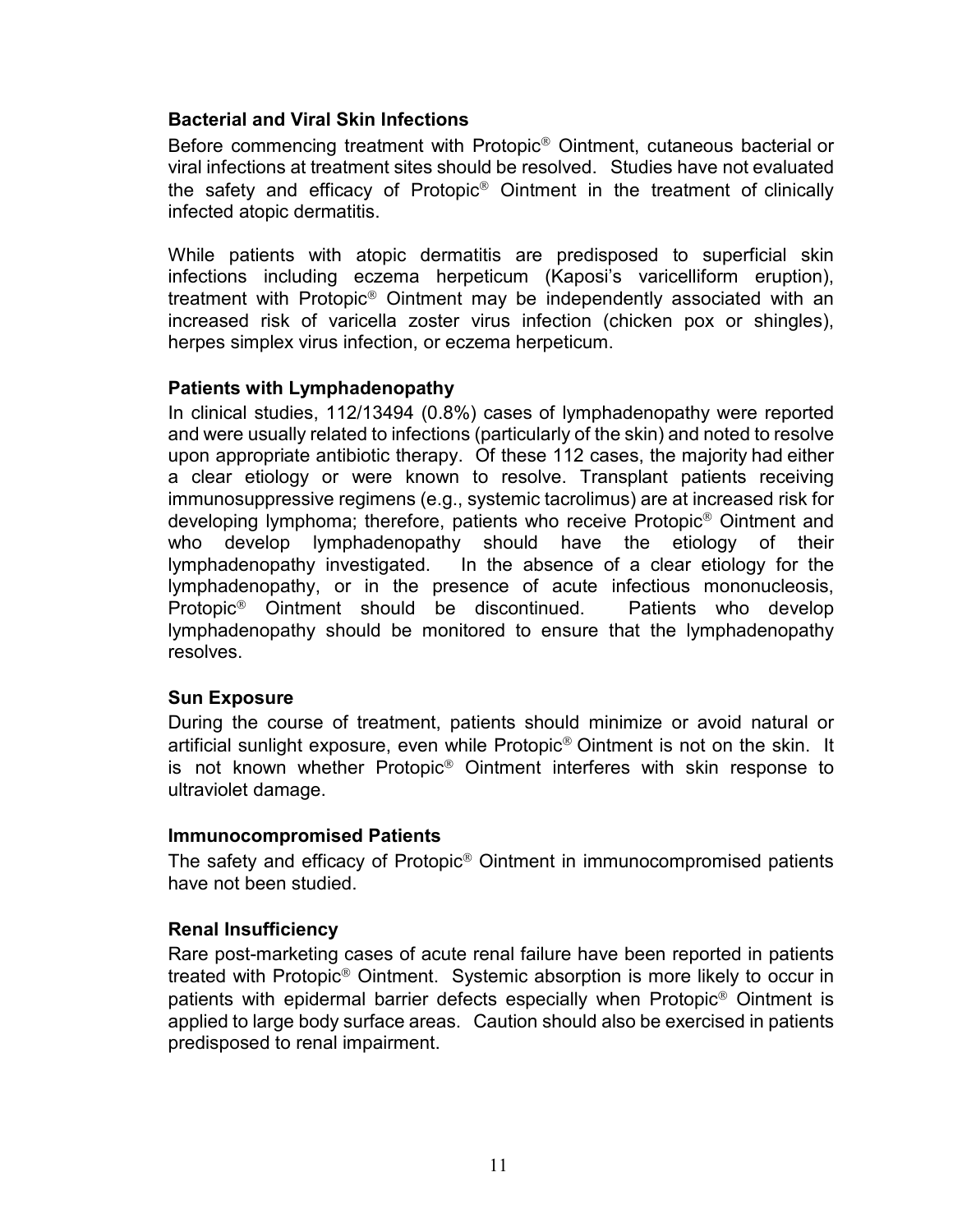# **Information for Patients**

## **(See Medication Guide)**

Patients using Protopic® Ointment should receive and understand the information in the Medication Guide. Please refer to the Medication Guide for providing instruction and information to the patient.

## **What is the most important information patients should know about Protopic**® **Ointment?**

The safety of using Protopic® Ointment for a long period of time is not known. A very small number of people who have used Protopic® Ointment have had cancer (for example, skin or lymphoma). However, a link with Protopic® Ointment has not been shown. Because of this concern, instruct patients:

- Do not use Protopic<sup>®</sup> Ointment continuously for a long time.
- Use Protopic<sup>®</sup> Ointment only on areas of skin that have eczema.
- Do not use Protopic<sup>®</sup> Ointment on a child under 2 years old.

## **Protopic**® **Ointment comes in two strengths:**

- Only Protopic<sup>®</sup> Ointment 0.03% is for use on children aged 2 to 15 years.
- Either Protopic<sup>®</sup> Ointment 0.03% or 0.1% can be used by adults and children 16 years and older.

Advise patients to talk to their prescriber for more information.

## **How should Protopic**® **Ointment be used?**

Advise patients to:

- Use Protopic<sup>®</sup> Ointment exactly as prescribed.
- Use Protopic<sup>®</sup> Ointment only on areas of skin that have eczema.
- Use Protopic<sup>®</sup> Ointment for short periods, and if needed, treatment may be repeated with breaks in between.
- Stop Protopic<sup>®</sup> Ointment when the signs and symptoms of eczema, such as itching, rash, and redness go away, or as directed.
- Follow their doctor's advice if symptoms of eczema return after treatment with Protopic® Ointment.

Call their doctor if:

• Their symptoms get worse with Protopic<sup>®</sup> Ointment.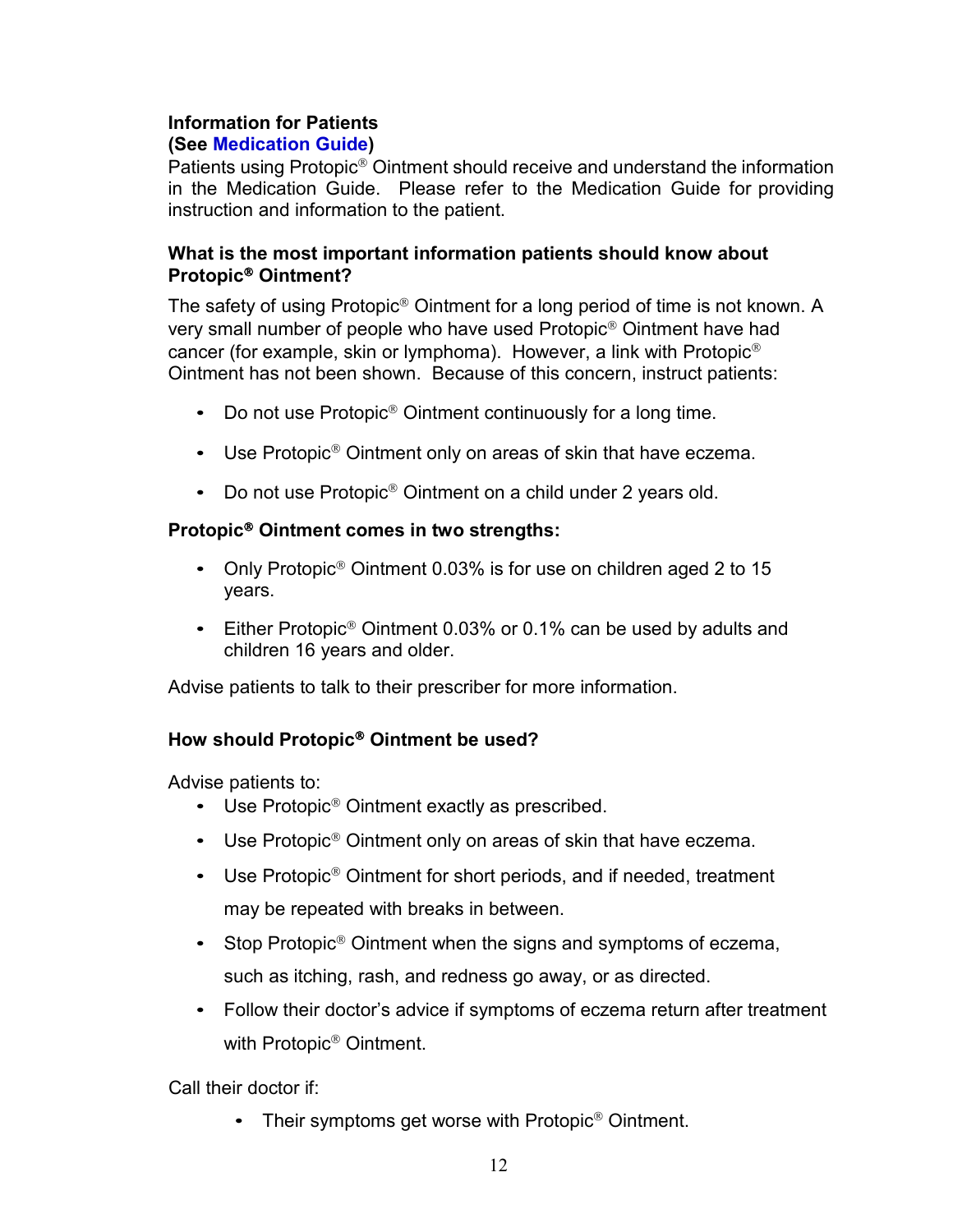- They get an infection on their skin.
- Their symptoms do not improve after 6 weeks of treatment. Sometimes other skin diseases can look like eczema.

## **To apply Protopic**® **Ointment:**

Advise patients:

- Wash their hands before applying Protopic<sup>®</sup> Ointment.
- Apply a thin layer of Protopic<sup>®</sup> Ointment twice daily to the areas of skin affected by eczema.
- Use the smallest amount of Protopic<sup>®</sup> Ointment needed to control the signs and symptoms of eczema.
- If they are a caregiver applying Protopic<sup>®</sup> Ointment to a patient, or if they are a patient who is not treating their hands, wash their hands with soap and water after applying Protopic<sup>®</sup> Ointment. This should remove any ointment left on the hands.
- Do not bathe, shower, or swim right after applying Protopic<sup>®</sup> Ointment. This could wash off the ointment.
- Moisturizers can be used with Protopic<sup>®</sup> Ointment. Make sure they check with their doctor first about the products that are right for them. Because the skin of patients with eczema can be very dry, it is important to keep up good skin care practices. If they use moisturizers, apply them after Protopic® Ointment.

#### **What should patients avoid while using Protopic**® **Ointment?**

Advise patients:

- Do not use ultraviolet light therapy, sun lamps, or tanning beds during treatment with Protopic® Ointment.
- Limit sun exposure during treatment with Protopic<sup>®</sup> Ointment even when the medicine is not on their skin. If patients need to be outdoors after applying Protopic® Ointment, wear loose fitting clothing that protects the treated area from the sun. Doctors should advise what other types of protection from the sun patients should use.
- Do not cover the skin being treated with bandages, dressings or wraps. Patients can wear normal clothing.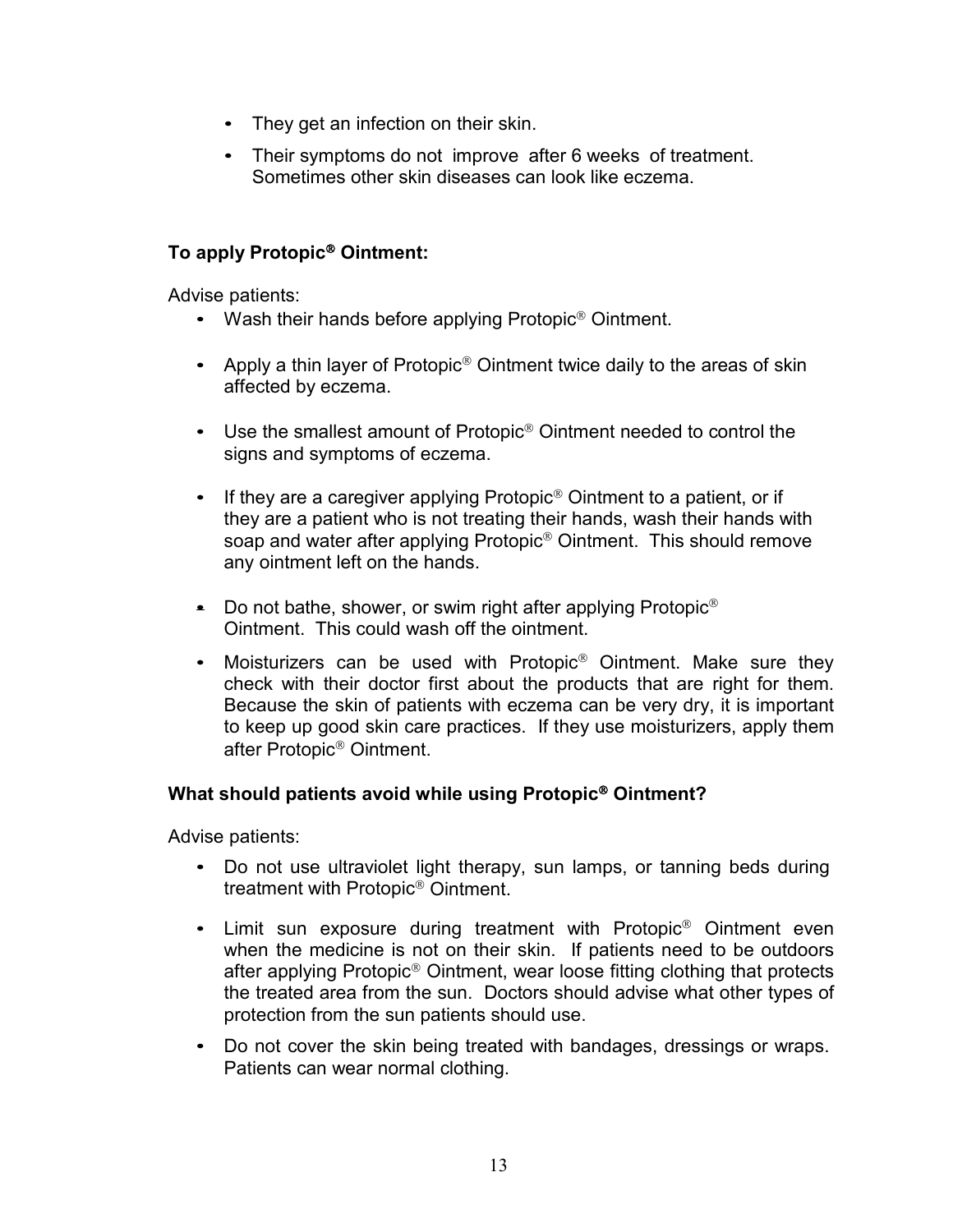• Avoid getting Protopic<sup>®</sup> Ointment in the eyes or mouth. Do not swallow Protopic® Ointment. Patients should call their doctor if they swallow Protopic® Ointment.

#### **Drug Interactions**

Formal topical drug interaction studies with Protopic® Ointment have not been conducted. Based on its extent of absorption, interactions of Protopic® Ointment with systemically administered drugs are unlikely to occur but cannot be ruled out (see [CLINICAL PHARMACOLOGY\)](#page-1-0). The concomitant administration of known CYP3A4 inhibitors in patients with widespread and/or erythrodermic disease should be done with caution. Some examples of such drugs are erythromycin, itraconazole, ketoconazole, fluconazole, calcium channel blockers and cimetidine.

#### **Carcinogenesis, Mutagenesis, Impairment of Fertility**

No evidence of genotoxicity was seen in bacterial (*Salmonella* and *E. coli*) or mammalian (Chinese hamster lung-derived cells) *in vitro* assays of mutagenicity, the *in vitro* CHO/HGPRT assay of mutagenicity, or *in vivo* clastogenicity assays performed in mice. Tacrolimus did not cause unscheduled DNA synthesis in rodent hepatocytes.

Oral (feed) carcinogenicity studies have been carried out with systemically administered tacrolimus in male and female rats and mice. In the 80-week mouse study and in the 104-week rat study no relationship of tumor incidence to tacrolimus dosage was found at daily doses up to 3 mg/kg [9X the Maximum Recommended Human Dose (MRHD) based on AUC comparisons] and 5 mg/kg (3X the MRHD based on AUC comparisons), respectively.

A 104-week dermal carcinogenicity study was performed in mice with tacrolimus ointment (0.03% - 3%), equivalent to tacrolimus doses of 1.1-118 mg/kg/day or 3.3-354 mg/m<sup>2</sup>/day. In the study, the incidence of skin tumors was minimal and the topical application of tacrolimus was not associated with skin tumor formation under ambient room lighting. However, a statistically significant elevation in the incidence of pleomorphic lymphoma in high dose male (25/50) and female animals (27/50) and in the incidence of undifferentiated lymphoma in high dose female animals (13/50) was noted in the mouse dermal carcinogenicity study. Lymphomas were noted in the mouse dermal carcinogenicity study at a daily dose of 3.5 mg/kg (0.1% tacrolimus ointment) (26X MRHD based on AUC comparisons). No drug-related tumors were noted in the mouse dermal carcinogenicity study at a daily dose of 1.1 mg/kg (0.03% tacrolimus ointment) (10X MRHD based on AUC comparisons).

In a 52-week photocarcinogenicity study, the median time to onset of skin tumor formation was decreased in hairless mice following chronic topical dosing with concurrent exposure to UV radiation (40 weeks of treatment followed by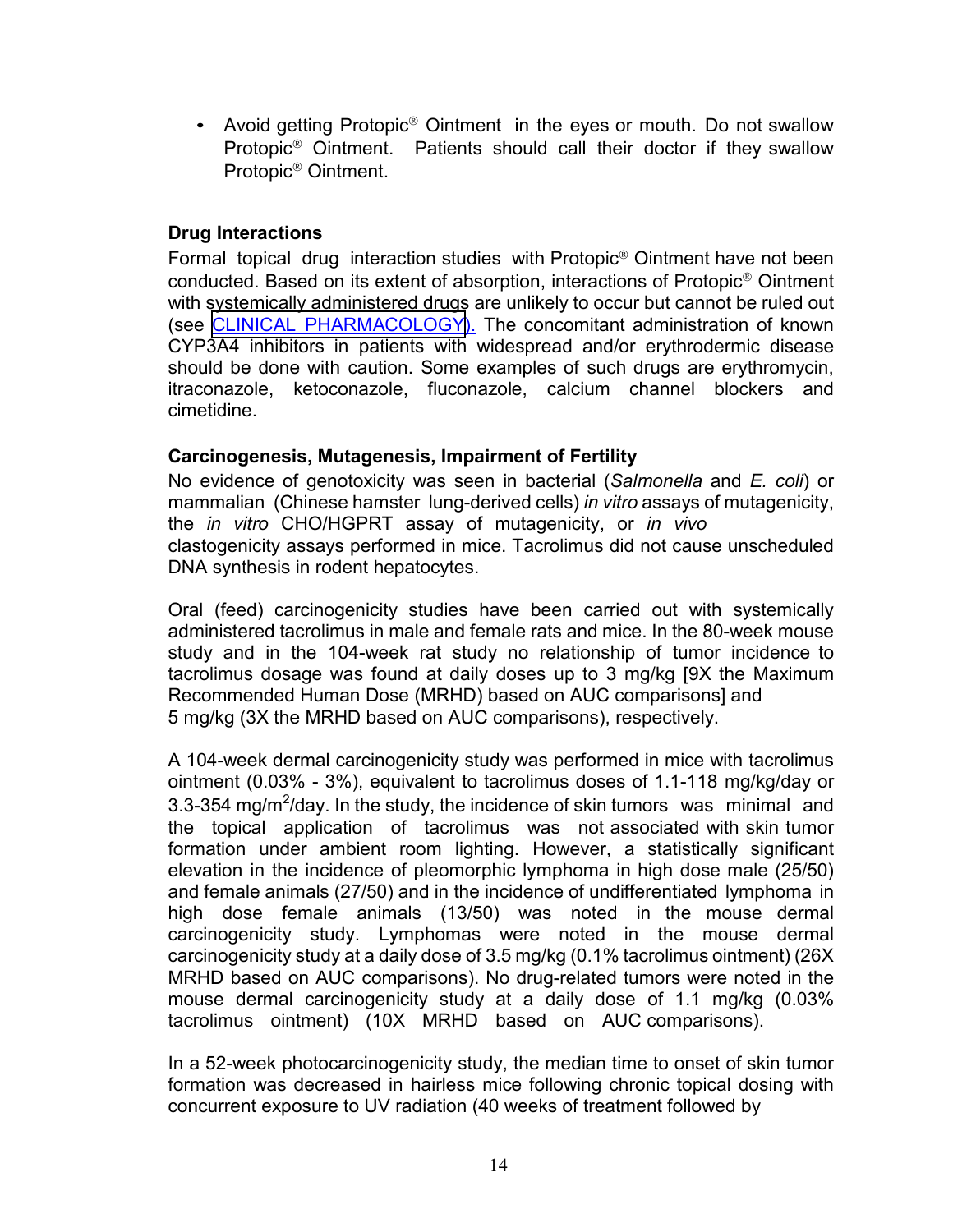12 weeks of observation) with tacrolimus ointment at ≥0.1% tacrolimus.

Reproductive toxicology studies were not performed with topical tacrolimus. In studies of oral tacrolimus no impairment of fertility was seen in male and female rats. Tacrolimus, given orally at 1.0 mg/kg (0.12X MRHD based on body surface area [BSA]) to male and female rats, prior to and during mating, as well as to dams during gestation and lactation, was associated with embryolethality and with adverse effects on female reproduction. Effects on female reproductive function (parturition) and embryolethal effects were indicated by a higher rate of pre-implantation loss and increased numbers of undelivered and nonviable pups. When given at 3.2 mg/kg (0.43X MRHD based on BSA), tacrolimus was associated with maternal and paternal toxicity as well as reproductive toxicity including marked adverse effects on estrus cycles, parturition, pup viability, and pup malformations.

## **Pregnancy**

#### **Teratogenic Effects:**

There are no adequate and well-controlled studies of topically administered tacrolimus in pregnant women. The experience with Protopic® Ointment when used by pregnant women is too limited to permit assessment of the safety of its use during pregnancy.

Reproduction studies were carried out with systemically administered tacrolimus in rats and rabbits. Adverse effects on the fetus were observed mainly at oral dose levels that were toxic to dams. Tacrolimus at oral doses of 0.32 and 1.0 mg/kg (0.04X-0.12X MRHD based on BSA) during organogenesis in rabbits was associated with maternal toxicity as well as an increase in incidence of abortions. At the higher dose only, an increased incidence of malformations and developmental variations was also seen. Tacrolimus, at oral doses of 3.2 mg/kg during organogenesis in rats, was associated with maternal toxicity and caused an increase in late resorptions, decreased numbers of live births, and decreased pup weight and viability. Tacrolimus, given orally at 1.0 and 3.2 mg/kg (0.04X-0.12X MRHD based on BSA) to pregnant rats after organogenesis and during lactation, was associated with reduced pup weights.

No reduction in male or female fertility was evident.

There are no adequate and well-controlled studies of systemically administered tacrolimus in pregnant women. Tacrolimus is transferred across the placenta. The use of systemically administered tacrolimus during pregnancy has been associated with neonatal hyperkalemia and renal dysfunction. Protopic® Ointment should be used during pregnancy only if the potential benefit to the mother justifies a potential risk to the fetus.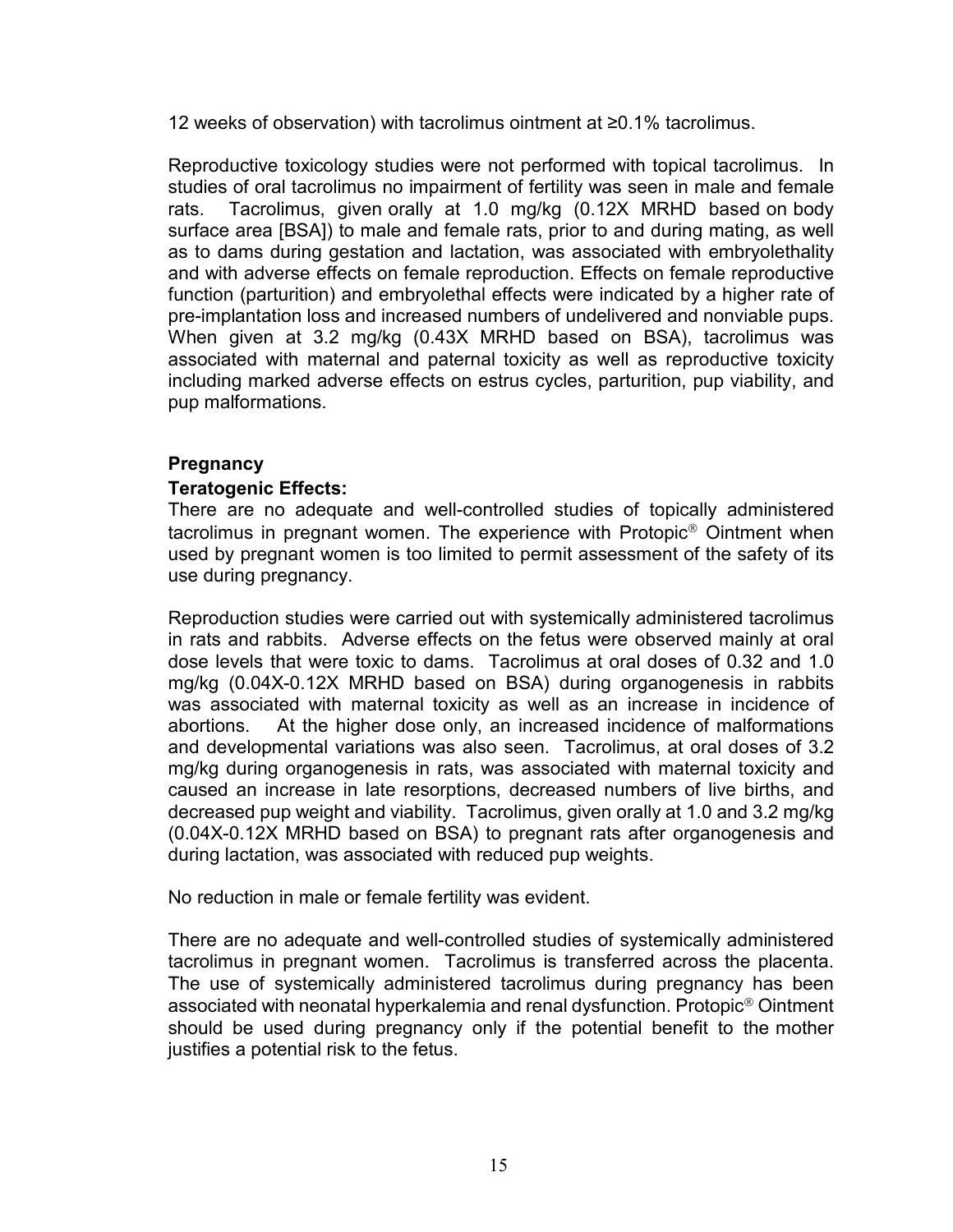#### <span id="page-15-0"></span>**Nursing Mothers**

Although systemic absorption of tacrolimus following topical applications of Protopic® Ointment is minimal relative to systemic administration, it is known that tacrolimus is excreted in human milk. Because of the potential for serious adverse reactions in nursing infants from tacrolimus, a decision should be made whether to discontinue nursing or to discontinue the drug, taking into account the importance of the drug to the mother.

#### **Pediatric Use**

#### **Protopic**® **Ointment is not indicated for children less than 2 years of age.**

Only the lower concentration, 0.03%, of Protopic® Ointment is recommended for use as a *second-line therapy* for short-term and non-continuous chronic treatment of moderate to severe atopic dermatitis in non-immunocompromised children 2 to 15 years of age who have failed to respond adequately to other topical prescription treatments for atopic dermatitis, or when those treatments are not advisable.

The long-term safety and effects of Protopic® Ointment on the developing immune [system are unknown \(see boxed WARNING, WARNINGS](#page-8-0) and INDICATIONS AND USAGE).

Four studies were conducted involving a total of about 4,400 patients 2-15 years of age: one 12-week randomized vehicle-controlled study and three open-label safety studies of one to three years duration. About 2,500 of these patients were 2 to 6 years of age.

The most common adverse events from these studies associated with Protopic® Ointment application in pediatric patients were skin burning and pruritus (see [ADVERSE REACTIONS\)](#page-16-0). In addition to skin burning and pruritus, the less common events (<5%) of varicella zoster (mostly chicken pox), and vesiculobullous rash were more frequent in patients treated with Protopic® Ointment 0.03% compared to vehicle. In the open-label safety studies, the incidence of adverse events, including infections, did not increase with increased duration of study drug exposure or amount of ointment used. In about 4,400 pediatric patients treated with Protopic® Ointment, 24 (0.5%) were reported with eczema herpeticum. Since the safety and efficacy of Protopic<sup>®</sup> Ointment have not been established in pediatric patients below 2 years of age, its use in this age group is not recommended.

In an open-label study, immune response to a 23-valent pneumococcal polysaccharide vaccine was assessed in 23 children 2 to 12 years old with moderate to severe atopic dermatitis treated with Protopic® Ointment 0.03%. Protective antibody titers developed in all patients. Similarly, in a seven-month, double-blind trial, the vaccination response to meningococcal serogroup C was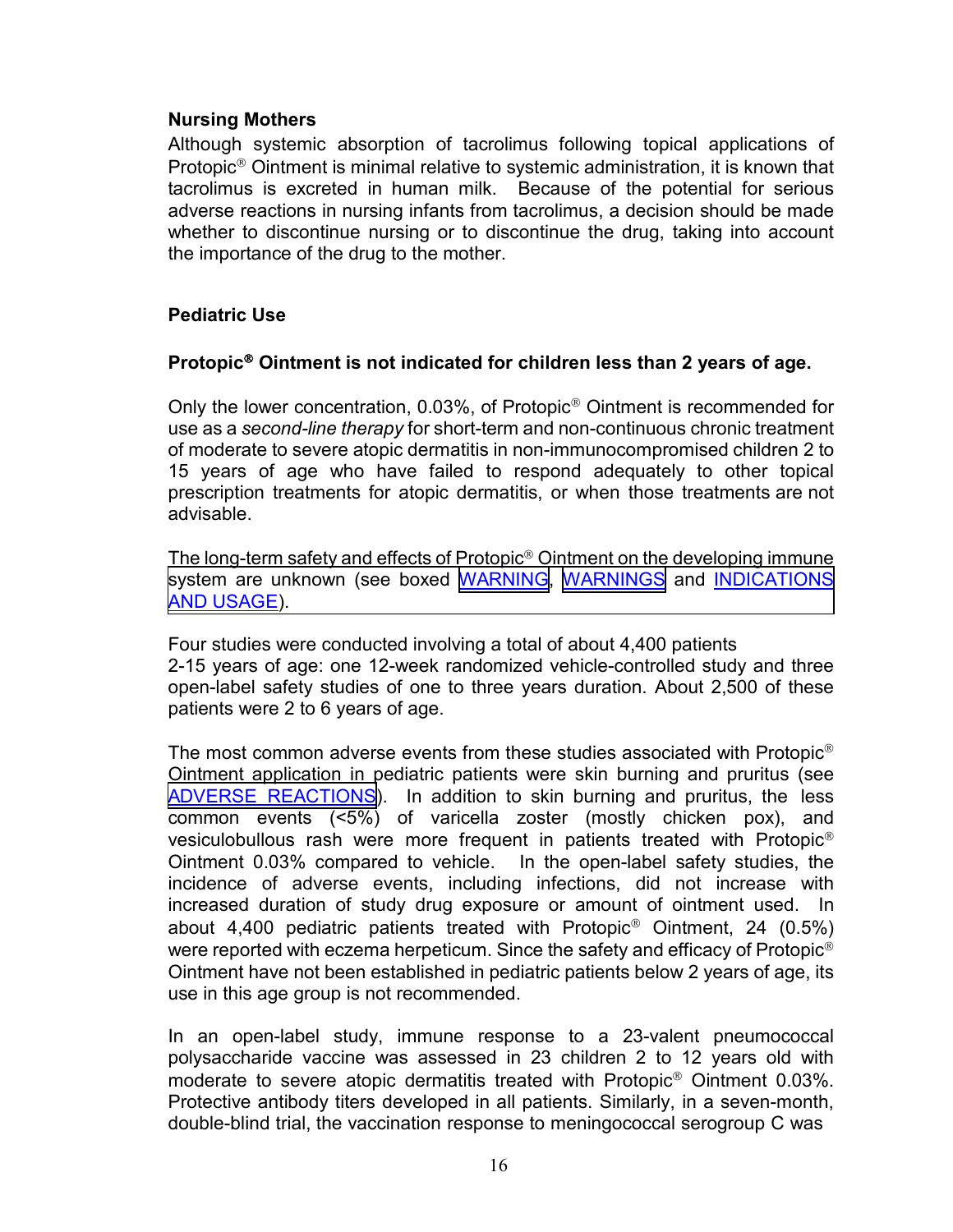<span id="page-16-0"></span>equivalent in children 2 to 11 years old with moderate to severe atopic dermatitis treated with Protopic® Ointment 0.03% (n=121), a hydrocortisone ointment regimen (n=111), or normal children (n=44).

#### *Geriatric Use*

Four hundred and four (404) patients  $\geq$  65 years old received Protopic<sup>®</sup> Ointment in phase 3 studies. The adverse event profile for these patients was consistent with that for other adult patients.

## **ADVERSE REACTIONS**

No phototoxicity and no photoallergenicity were detected in clinical studies with 12 and 216 normal volunteers, respectively. One out of 198 normal volunteers showed evidence of sensitization in a contact sensitization study.

In three 12 week randomized vehicle-controlled studies and four safety studies, 655 and 9,163 patients respectively, were treated with Protopic® Ointment. The duration of follow-up for adult and pediatric patients in the safety studies is tabulated below.

| -------                 |              |                   |       |  |  |  |  |
|-------------------------|--------------|-------------------|-------|--|--|--|--|
| Time on<br><b>Study</b> | <b>Adult</b> | <b>Pediatrics</b> | Total |  |  |  |  |
| $<$ 1 vear              | 4682         | 4481              | 9163  |  |  |  |  |
| $>$ 1 year              | 1185         | 1349              | 2534  |  |  |  |  |
| $\geq$ 2 years          | 200          | 275               | 475   |  |  |  |  |
| $>$ 3 vears             | 118          | 182               | 300   |  |  |  |  |

**Duration of Follow-up in Four Open-label Safety Studies**

The following table depicts the adjusted incidence of adverse events pooled across the 3 identically designed 12-week controlled studies for patients in vehicle, Protopic® Ointment 0.03%, and Protopic® Ointment 0.1% treatment groups. The table also depicts the unadjusted incidence of adverse events in four safety studies, regardless of relationship to study drug.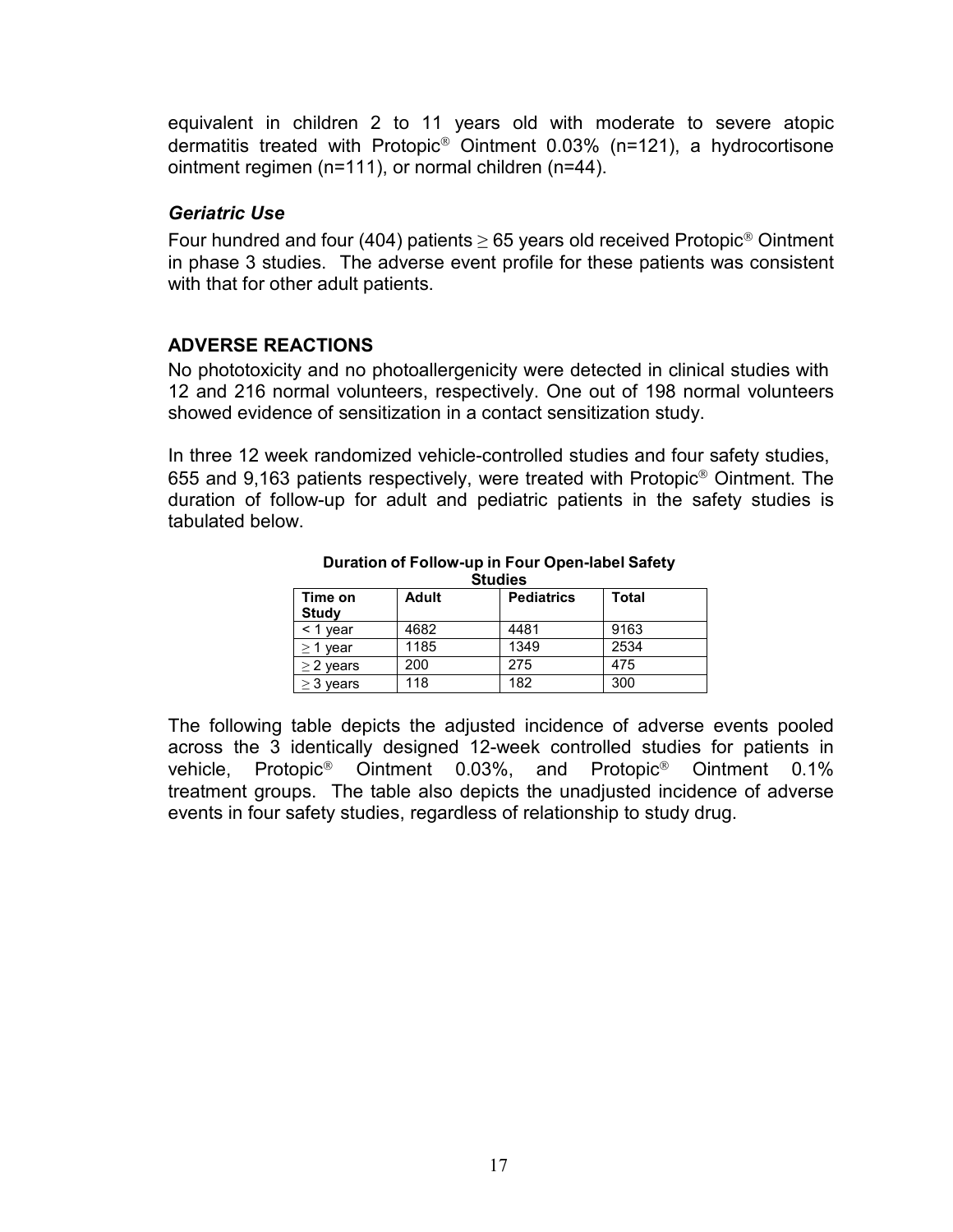# <span id="page-17-0"></span>**Incidence of Treatment Emergent Adverse Events**

|                           | 12-Week, Randomized, Double-Blind, Phase 3 Studies<br>12-Week Adjusted Incidence Rate (%) |                                                                 |                                                                |                                  |                                                                 | <b>Open-Label Studies</b><br>(up to 3 years)<br>$0.1\%$ and $0.03\%$<br><b>Tacrolimus Ointment</b><br>Incidence Rate (%) |                  |                 |  |
|---------------------------|-------------------------------------------------------------------------------------------|-----------------------------------------------------------------|----------------------------------------------------------------|----------------------------------|-----------------------------------------------------------------|--------------------------------------------------------------------------------------------------------------------------|------------------|-----------------|--|
|                           | Adult                                                                                     |                                                                 |                                                                | <b>Pediatric</b>                 |                                                                 | Adult                                                                                                                    | <b>Pediatric</b> | Total           |  |
|                           | <b>Vehicle</b><br>$(n=212)$<br>%                                                          | 0.03%<br><b>Tacrolimus</b><br><b>Ointment</b><br>$(n=210)$<br>% | 0.1%<br><b>Tacrolimus</b><br><b>Ointment</b><br>$(n=209)$<br>% | <b>Vehicle</b><br>$(n=116)$<br>℅ | 0.03%<br><b>Tacrolimus</b><br><b>Ointment</b><br>$(n=118)$<br>% | $(n=4682)$<br>℅                                                                                                          | $(n=4481)$<br>%  | $(n=9163)$<br>% |  |
| Skin Burning†             | 26                                                                                        | 46                                                              | 58                                                             | 29                               | 43                                                              | 28                                                                                                                       | 20               | 24              |  |
| Pruritus†                 | 37                                                                                        | 46                                                              | 46                                                             | 27                               | 41                                                              | 25                                                                                                                       | 19               | 22              |  |
| Flu-like symptoms†        | 19                                                                                        | $\overline{23}$                                                 | 31                                                             | 25                               | 28                                                              | 22                                                                                                                       | 34               | $\overline{28}$ |  |
| <b>Allergic Reaction</b>  | 8                                                                                         | 12                                                              | 6                                                              | 8                                | 4                                                               | 9                                                                                                                        | 13               | 11              |  |
| Skin Erythema             | 20                                                                                        | $\overline{25}$                                                 | $\overline{28}$                                                | $\overline{13}$                  | $\overline{12}$                                                 | $\overline{12}$                                                                                                          | $\overline{7}$   | 9               |  |
| Headachet                 | 11                                                                                        | 20                                                              | 19                                                             | 8                                | 5                                                               | 13                                                                                                                       | 9                | 11              |  |
| Skin Infection            | $\overline{11}$                                                                           | $\overline{12}$                                                 | 5                                                              | $\overline{14}$                  | $\overline{10}$                                                 | 9                                                                                                                        | 16               | $\overline{12}$ |  |
| Fever                     | $\overline{4}$                                                                            | 4                                                               | $\mathbf{1}$                                                   | $\overline{13}$                  | 21                                                              | $\overline{2}$                                                                                                           | 14               | 8               |  |
| Infection                 | 1                                                                                         | 1                                                               | $\overline{2}$                                                 | 9                                | 7                                                               | 6                                                                                                                        | 10               | $\overline{8}$  |  |
| Cough Increased           | $\overline{2}$                                                                            | 1                                                               | $\mathbf{1}$                                                   | 14                               | 18                                                              | 3                                                                                                                        | 10               | 6               |  |
| Asthma                    | 4                                                                                         | 6                                                               | 4                                                              | 6                                | 6                                                               | 4                                                                                                                        | 13               | 8               |  |
| <b>Herpes Simplex</b>     | 4                                                                                         | 4                                                               | 4                                                              | $\overline{2}$                   | 0                                                               | 4                                                                                                                        | 3                | 3               |  |
| Eczema Herpeticum         | $\mathbf 0$                                                                               | $\mathbf{1}$                                                    | $\mathbf{1}$                                                   | 0                                | $\overline{2}$                                                  | 0                                                                                                                        | 0                | $\mathbf{0}$    |  |
| Pharyngitis               | 3                                                                                         | 3                                                               | 4                                                              | 11                               | 6                                                               | 4                                                                                                                        | 12               | 8               |  |
| Accidental Injury         | 4                                                                                         | 3                                                               | 6                                                              | 3                                | 6                                                               | 6                                                                                                                        | 8                | 7               |  |
| Pustular Rash             | 2                                                                                         | 3                                                               | 4                                                              | 3                                | 2                                                               | 2                                                                                                                        | 7                | 5               |  |
| Folliculitis†             | $\mathbf{1}$                                                                              | 6                                                               | 4                                                              | 0                                | $\overline{2}$                                                  | 4                                                                                                                        | $\overline{2}$   | 3               |  |
| <b>Rhinitis</b>           | 4                                                                                         | 3                                                               | $\overline{c}$                                                 | 2                                | 6                                                               | 2                                                                                                                        | 4                | 3               |  |
| Otitis Media              | 4                                                                                         | 0                                                               | $\mathbf{1}$                                                   | 6                                | 12                                                              | 2                                                                                                                        | 11               | 6               |  |
| Sinusitis†                | 1                                                                                         | 4                                                               | $\overline{2}$                                                 | 8                                | 3                                                               | 6                                                                                                                        | 7                | 6               |  |
| Diarrhea                  | 3                                                                                         | 3                                                               | 4                                                              | 2                                | 5                                                               | $\overline{2}$                                                                                                           | 4                | 3               |  |
| Urticaria                 | 3                                                                                         | 3                                                               | 6                                                              | 1                                | 1                                                               | 3                                                                                                                        | 4                | 4               |  |
| Lack of Drug Effect       | $\overline{1}$                                                                            | $\mathbf{1}$                                                    | 0                                                              | $\mathbf{1}$                     | $\mathbf{1}$                                                    | 6                                                                                                                        | 6                | $\overline{6}$  |  |
| <b>Bronchitis</b>         | 0                                                                                         | 2                                                               | $\boldsymbol{2}$                                               | 3                                | 3                                                               | 4                                                                                                                        | 4                | 4               |  |
| Vomiting                  | 0                                                                                         | $\mathbf{1}$                                                    | $\mathbf{1}$                                                   | 7                                | 6                                                               | 1                                                                                                                        | 4                | 3               |  |
| Maculopapular Rash        | $\overline{2}$                                                                            | $\overline{2}$                                                  | $\overline{2}$                                                 | 3                                | 0                                                               | $\overline{2}$                                                                                                           | 1                | 1               |  |
| Rash†                     | 1                                                                                         | 5                                                               | $\overline{2}$                                                 | 4                                | 2                                                               | 2                                                                                                                        | 3                | 3               |  |
| Abdominal Pain            | 3                                                                                         | $\mathbf{1}$                                                    | $\mathbf{1}$                                                   | $\overline{2}$                   | 3                                                               | 1                                                                                                                        | 3                | $\overline{2}$  |  |
| <b>Fungal Dermatitis</b>  | $\mathbf 0$                                                                               | 2                                                               | $\mathbf{1}$                                                   | 3                                | 0                                                               | 2                                                                                                                        | 4                | 3               |  |
| Gastroenteritis           | $\mathbf{1}$                                                                              | $\overline{2}$                                                  | $\overline{2}$                                                 | 3                                | $\Omega$                                                        | 2                                                                                                                        | 4                | $\overline{3}$  |  |
| Alcohol Intolerancet      | $\mathbf 0$                                                                               | 3                                                               | 7                                                              | 0                                | $\Omega$                                                        | 4                                                                                                                        | 0                | $\overline{2}$  |  |
| Acne†                     | $\overline{2}$                                                                            | 4                                                               | 7                                                              | 1                                | 0                                                               | 3                                                                                                                        | 2                | 3               |  |
| Sunburn                   | $\mathbf{1}$                                                                              | $\overline{2}$                                                  | 1                                                              | 0                                | 0                                                               | $\overline{2}$                                                                                                           | $\mathbf{1}$     | 1               |  |
| Skin Disorder             | $\overline{2}$                                                                            | $\overline{2}$                                                  | $\mathbf{1}$                                                   | 1                                | 4                                                               | $\overline{2}$                                                                                                           | $\overline{2}$   | $\overline{2}$  |  |
| Conjunctivitis            | 0                                                                                         | 2                                                               | $\boldsymbol{2}$                                               | 2                                | 1                                                               | 3                                                                                                                        | 3                | $\overline{3}$  |  |
| Pain                      | $\mathbf{1}$                                                                              | $\overline{2}$                                                  | $\mathbf{1}$                                                   | 0                                | $\mathbf{1}$                                                    | $\overline{2}$                                                                                                           | $\mathbf{1}$     | $\overline{2}$  |  |
| Vesiculobullous Rash†     | 3                                                                                         | 3                                                               | $\overline{2}$                                                 | 0                                | $\overline{4}$                                                  | 2                                                                                                                        | 1                | 1               |  |
| Lymphadenopathy           | $\overline{2}$                                                                            | 2                                                               | 1                                                              | $\overline{0}$                   | $\overline{3}$                                                  | 1                                                                                                                        | $\overline{2}$   | 1               |  |
| Nausea                    | $\overline{4}$                                                                            | 3                                                               | $\overline{2}$                                                 | 0                                | $\mathbf{1}$                                                    | $\overline{2}$                                                                                                           | $\mathbf{1}$     | $\overline{2}$  |  |
| Skin Tingling†            | $\overline{2}$                                                                            | 3                                                               | 8                                                              | 1                                | $\sqrt{2}$                                                      | $\overline{2}$                                                                                                           | $\mathbf{1}$     | 1               |  |
| Face Edema                | $\overline{2}$                                                                            | $\overline{2}$                                                  | $\mathbf{1}$                                                   | $\overline{2}$                   | $\mathbf{1}$                                                    | $\mathbf{1}$                                                                                                             | $\mathbf{1}$     | 1               |  |
| Dyspepsia†                | 1                                                                                         | $\mathbf{1}$                                                    | 4                                                              | 0                                | $\overline{0}$                                                  | $\overline{2}$                                                                                                           | $\overline{2}$   | $\overline{2}$  |  |
| Dry Skin                  | 7                                                                                         | 3                                                               | 3                                                              | $\overline{0}$                   | $\mathbf{1}$                                                    | 1                                                                                                                        | $\mathbf{1}$     | $\mathbf{1}$    |  |
| Hyperesthesia†            | 1                                                                                         | 3                                                               | 7                                                              | 0                                | 0                                                               | 2                                                                                                                        | 0                | $\mathbf{1}$    |  |
| Skin Neoplasm             | $\mathbf{1}$                                                                              | $\mathbf{1}$                                                    | $\mathbf{1}$                                                   | $\pmb{0}$                        | $\mathbf 0$                                                     | 1                                                                                                                        | $\overline{2}$   | $\overline{2}$  |  |
| Benign‡‡                  |                                                                                           |                                                                 |                                                                |                                  |                                                                 |                                                                                                                          |                  |                 |  |
| Back Paint                | $\overline{0}$                                                                            | 2                                                               | $\overline{2}$                                                 | 1                                | 1                                                               | 3                                                                                                                        | $\overline{0}$   | $\overline{2}$  |  |
| Peripheral Edema          | $\overline{2}$                                                                            | 4                                                               | 3                                                              | 0                                | $\mathbf 0$                                                     | $\overline{2}$                                                                                                           | 0                | $\mathbf{1}$    |  |
| Varicella Zoster/Herpes   | 0                                                                                         | $\mathbf{1}$                                                    | 0                                                              | 0                                | 5                                                               | $\mathbf{1}$                                                                                                             | $\overline{c}$   | $\overline{2}$  |  |
| Zoster† ‡                 |                                                                                           |                                                                 |                                                                |                                  |                                                                 |                                                                                                                          |                  |                 |  |
| <b>Contact Dermatitis</b> | $\mathbf{1}$                                                                              | $\overline{3}$                                                  | 3                                                              | $\overline{3}$                   | 4                                                               | $\overline{2}$                                                                                                           | $\overline{2}$   | $\overline{2}$  |  |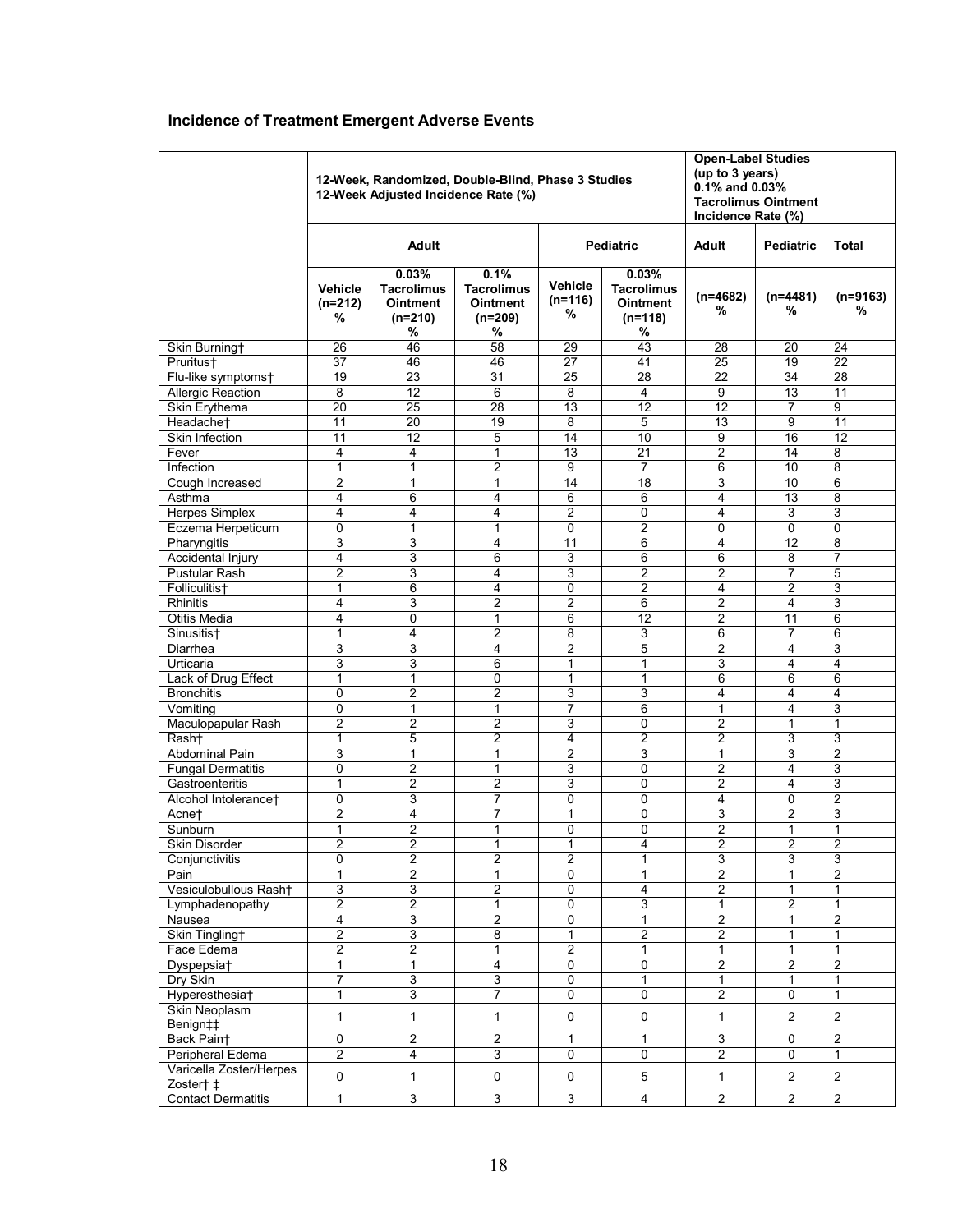<span id="page-18-0"></span>

| Asthenia                                                          |             | $\overline{2}$                   | 3              | 0              | 0            |                | 0 |                |
|-------------------------------------------------------------------|-------------|----------------------------------|----------------|----------------|--------------|----------------|---|----------------|
| Pneumonia                                                         | 0           |                                  |                | $\overline{2}$ | 0            |                | 3 | $\overline{2}$ |
| Eczema                                                            | 2           | 2                                | $\overline{2}$ | 0              | 0            |                | 0 |                |
| Insomnia                                                          | 3           | 4                                | 3              |                |              | $\overline{2}$ | 0 |                |
| <b>Exfoliative Dermatitis</b>                                     | 3           | 3                                |                | 0              | 0            | 0              |   | 0              |
| Dysmenorrhea                                                      | 2           | 4                                | 4              | 0              | 0            | $\overline{2}$ |   |                |
| <b>Periodontal Abscess</b>                                        |             | $\Omega$                         |                | 0              | 0            |                |   |                |
| Myalgia <sup>+</sup>                                              | 0           | 3                                | $\overline{2}$ | 0              | 0            | $\overline{2}$ |   |                |
| Cyst <sub>†</sub>                                                 | 0           |                                  | 3              | 0              | 0            |                | 0 |                |
| Cellulitis                                                        |             |                                  |                | 0              | $\Omega$     |                |   |                |
| Exacerbation of                                                   |             | $\Omega$                         |                |                | 0            |                |   |                |
| <b>Untreated Area</b>                                             |             |                                  |                |                |              |                |   |                |
| Procedural                                                        |             | $\Omega$                         | 0              |                | 0            |                |   |                |
| Complication                                                      |             |                                  |                |                |              |                |   |                |
| Hypertension                                                      | 0           | $\Omega$                         |                | 0              | 0            | $\overline{2}$ | 0 |                |
| <b>Tooth Disorder</b>                                             | 0           |                                  |                |                | 0            | $\overline{2}$ |   |                |
| Arthralgia                                                        |             |                                  | 3              | $\overline{2}$ | 0            | $\overline{2}$ |   | $\overline{2}$ |
| Depression                                                        |             | $\overline{2}$                   |                | 0              | $\mathbf{0}$ |                | 0 |                |
| Paresthesia                                                       |             | 3                                | 3              | 0              | 0            | $\overline{2}$ |   | $\overline{2}$ |
| Alopecia                                                          | $\mathbf 0$ |                                  |                | $\mathbf{0}$   | $\Omega$     |                |   |                |
| <b>Urinary Tract Infection</b>                                    | $\Omega$    | $\Omega$                         |                | 0              | $\Omega$     | $\overline{2}$ |   | 2              |
| Ear Pain<br>. .<br>$\mathbf{r}$ and $\mathbf{r}$<br>$\sim$ $\sim$ |             | $\Omega$<br>.<br><b>PART ARE</b> |                | $\mathbf 0$    |              | 0              |   |                |

[†](#page-17-0) May be reasonably associated with the use of this drug product

[‡](#page-17-0) All the herpes zoster cases in the pediatric 12-week study and the majority of cases in the open-label pediatric studies were reported as chicken pox.

[‡‡](#page-17-0) Generally "warts".

Other adverse events which occurred at an incidence between 0.2% and less than 1% in clinical studies in the above table include: abnormal vision, abscess, anaphylactoid reaction, anemia, anorexia, anxiety, arthritis, arthrosis, bilirubinemia, blepharitis, bone disorder, breast neoplasm benign, bursitis, cataract NOS, chest pain, chills, colitis, conjunctival edema, constipation, cramps, cutaneous moniliasis, cystitis, dehydration, dizziness, dry eyes, dry mouth/nose, dyspnea, ear disorder, ecchymosis, edema, epistaxis, eye pain, furunculosis, gastritis, gastrointestinal disorder, hernia, hypercholesterolemia, hypertonia, hypothyroidism, joint disorder, laryngitis, leukoderma, lung disorder, malaise, migraine, moniliasis, mouth ulceration, nail disorder, neck pain, neoplasm benign, oral moniliasis, otitis externa, photosensitivity reaction, rectal disorder, seborrhea, skin carcinoma, skin discoloration, skin hypertrophy, skin ulcer, stomatitis, tendon disorder, thinking abnormal, tooth caries, sweating, syncope, tachycardia, taste perversion, unintended pregnancy, vaginal moniliasis, vaginitis, valvular heart disease, vasodilatation, and vertigo.

#### **Post-Marketing Events**

The following adverse reactions have been identified during postapproval use of Protopic® Ointment. Because these reactions are reported voluntarily from a population of uncertain size, it is not always possible to reliably estimate their frequency or establish a causal relationship to drug exposure.

*CNS*

**Seizures** 

#### *Neoplasms*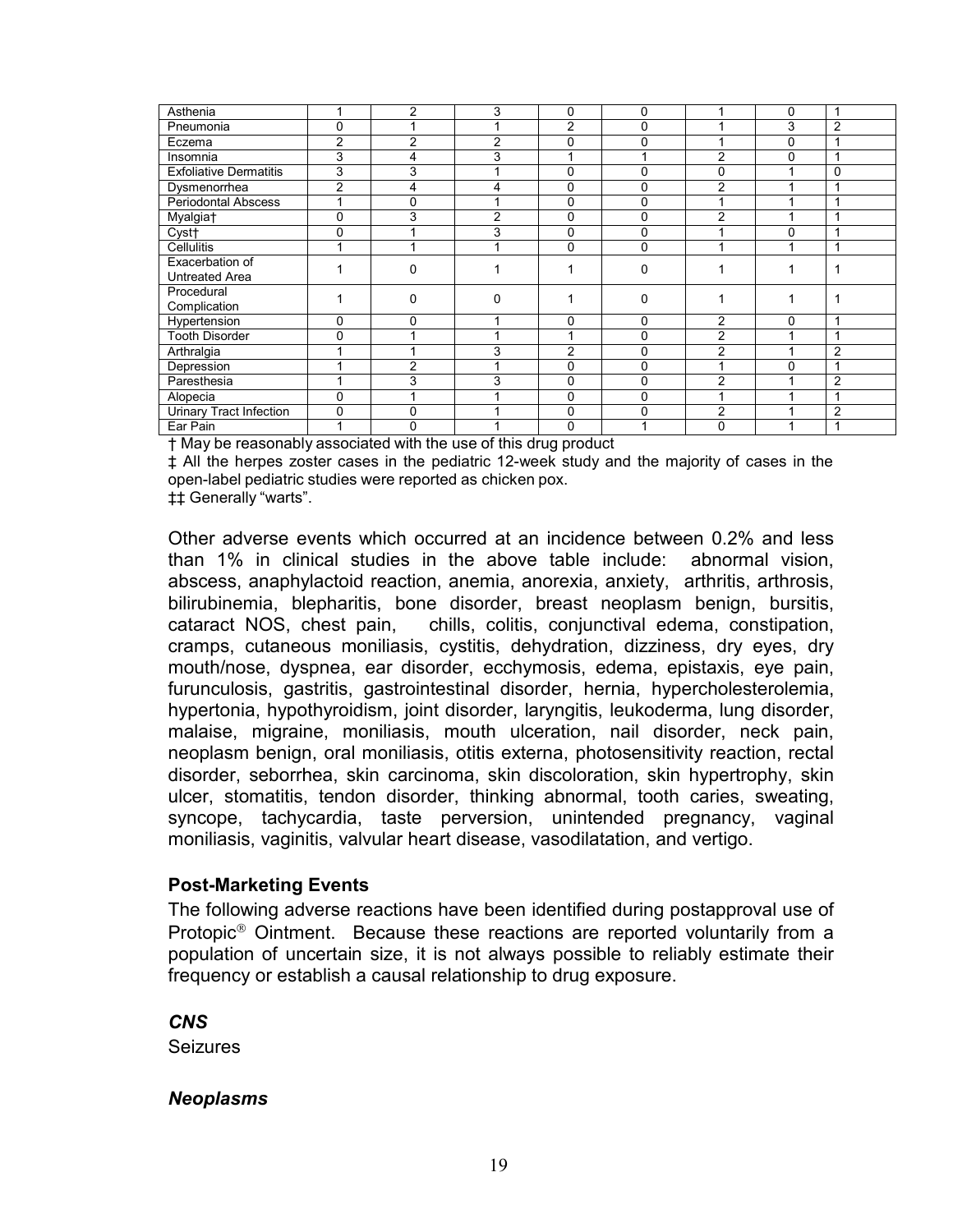<span id="page-19-0"></span>Lymphomas, basal cell carcinoma, squamous cell carcinoma, malignant melanoma

#### *Infections*

Bullous impetigo, osteomyelitis, septicemia

#### *Renal*

Acute renal failure in patients with or without Netherton's syndrome, renal impairment

#### *Skin*

Rosacea, application site edema

#### **OVERDOSAGE**

Protopic® Ointment is not for oral use. Oral ingestion of Protopic® Ointment may lead to adverse effects associated with systemic administration of tacrolimus. If oral ingestion occurs, medical advice should be sought.

## **DOSAGE AND ADMINISTRATION**

#### **ADULT Protopic**® **Ointment 0.03% and 0.1%**

- Apply a thin layer of Protopic<sup>®</sup> Ointment to the affected skin twice daily. The minimum amount should be rubbed in gently and completely to control signs and symptoms of atopic dermatitis. Stop using when signs and symptoms of atopic dermatitis resolve.
- If signs and symptoms (e.g. itch, rash, and redness) do not improve within 6 weeks, patients should be re-examined by their healthcare provider to confirm the diagnosis of atopic dermatitis.
- Continuous long-term use of topical calcineurin inhibitors, including Protopic® Ointment should be avoided, and application should be limited to areas of involvement with atopic dermatitis.

The safety of Protopic® Ointment under occlusion, which may promote systemic exposure, has not been evaluated. Protopic® Ointment should not be used with occlusive dressings.

#### **PEDIATRIC – FOR CHILDREN 2-15 YEARS Protopic**® **Ointment 0.03%**

• Apply a thin layer of Protopic® Ointment, 0.03% to the affected skin twice daily. The minimum amount should be rubbed in gently and completely to control signs and symptoms of atopic dermatitis. Stop using when signs and symptoms of atopic dermatitis resolve.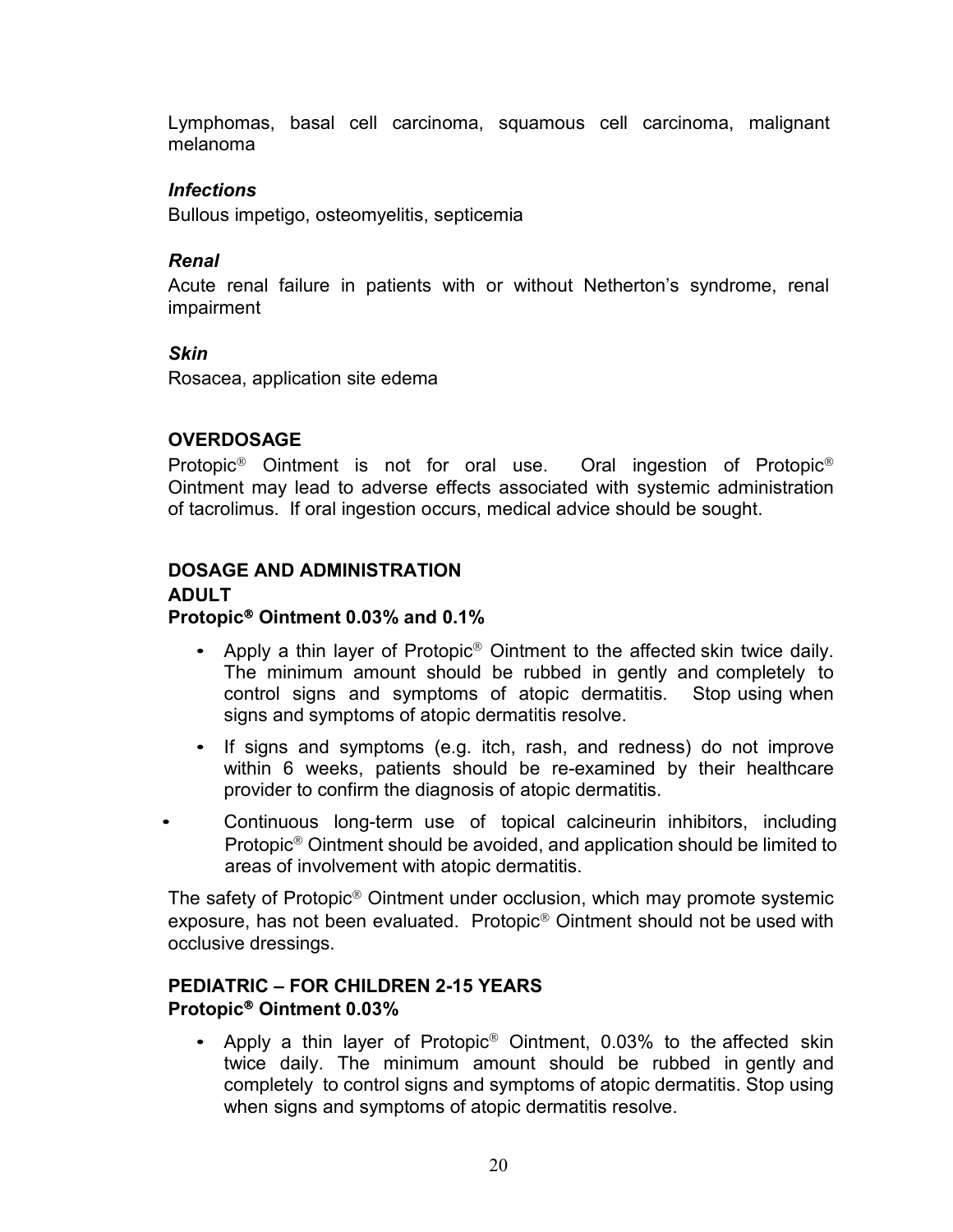- If signs and symptoms (e.g. itch, rash, and redness) do not improve within 6 weeks, patients should be re-examined by their healthcare provider to confirm the diagnosis of atopic dermatitis.
- Continuous long-term use of topical calcineurin inhibitors, including Protopic® Ointment should be avoided, and application should be limited to areas of involvement with atopic dermatitis.

The safety of Protopic® Ointment under occlusion, which may promote systemic exposure, has not been evaluated. Protopic® Ointment should not be used with occlusive dressings.

#### **HOW SUPPLIED**

#### **Protopic**® **Ointment 0.03%**

NDC 50222-203-30 30 gram laminate tube

NDC 50222-203-60 60 gram laminate tube

NDC 50222-203-10 100 gram laminate tube

#### **Protopic**® **Ointment 0.1%**

NDC 50222-211-30 30 gram laminate tube

NDC 50222-211-60 60 gram laminate tube

NDC 50222-211-10 100 gram laminate tube

Store at room temperature 25°C (77°F); excursions permitted to 15°-30°C (59°-86°F).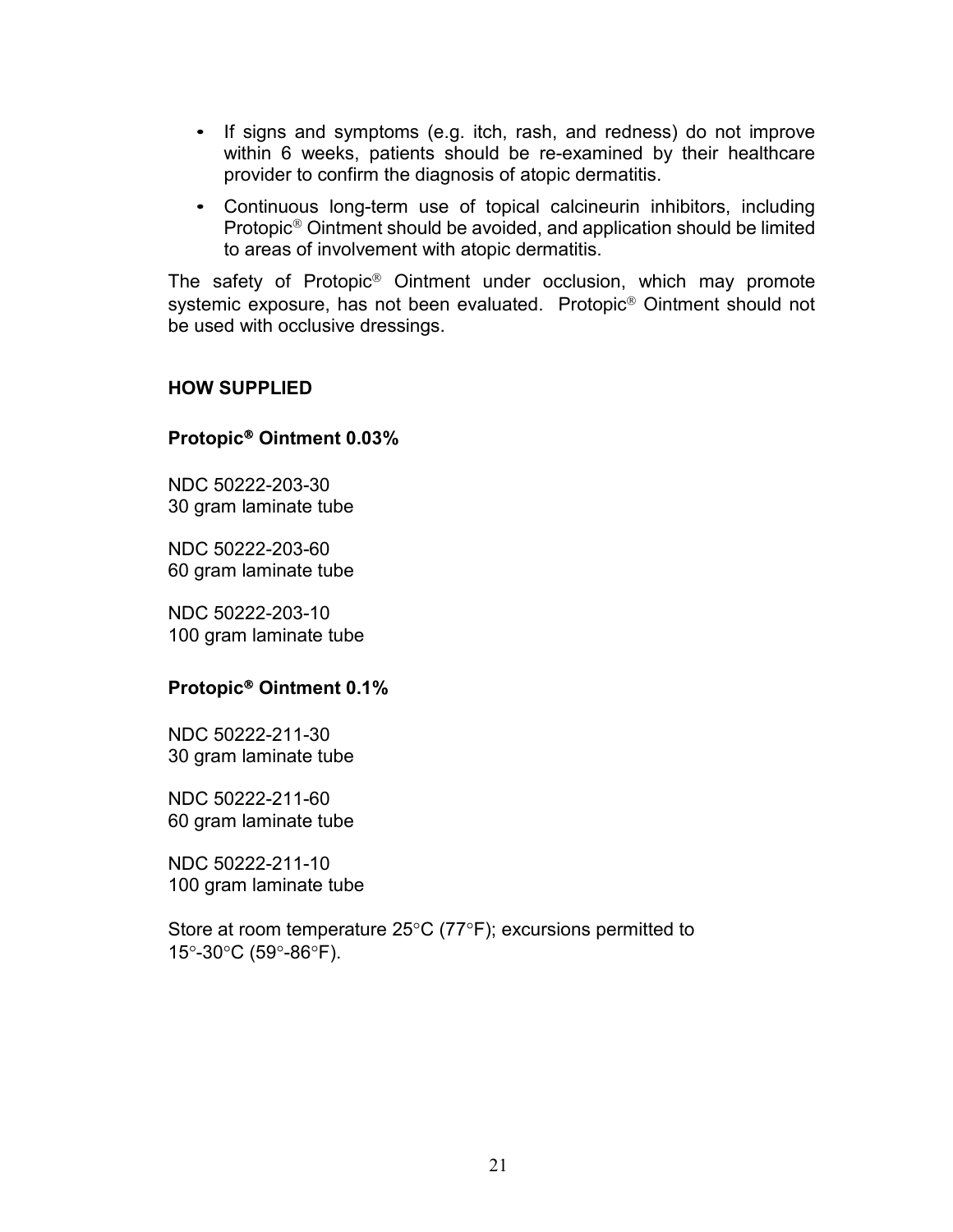Manufactured by:





Distributed by:

LEO Pharma Inc. Seven Giralda Farms Madison, NJ 07940, USA

Revised: 02/2019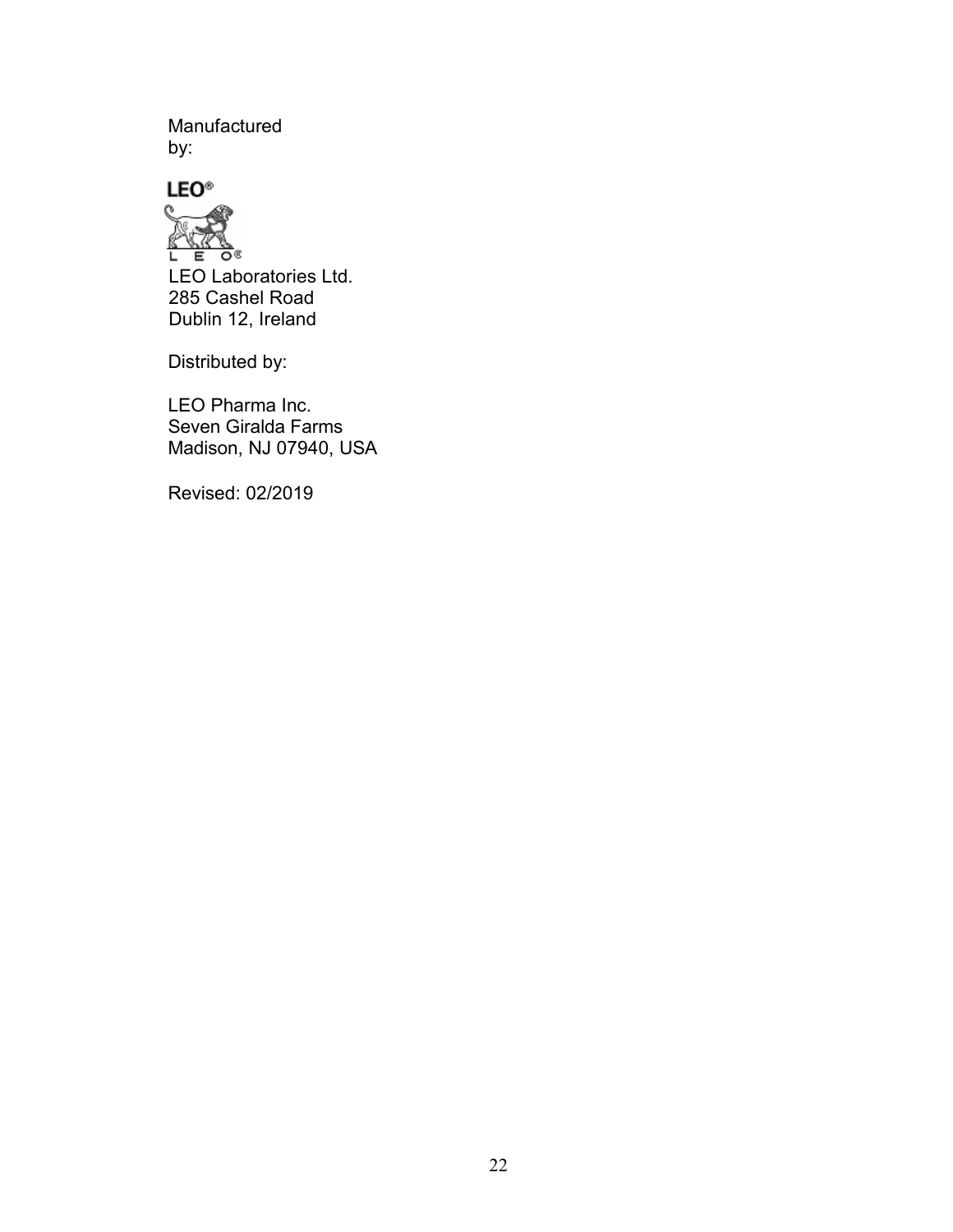#### **MEDICATION GUIDE**

**Protopic**® [pro-TOP-ik] (tacrolimus)

> Ointment 0.03% Ointment 0.1%

Read the Medication Guide every time you or a family member gets Protopic® (tacrolimus) Ointment. There may be new information. This Medication Guide does not take the place of talking to your doctor about your medical condition or treatment. If you have questions about Protopic® Ointment, ask your doctor or pharmacist.

#### **What is the most important information I should know about Protopic**® **Ointment?**

The safety of using Protopic® Ointment for a long period of time is not known. A very small number of people who have used Protopic® Ointment have had cancer (for example, skin or lymphoma). However, a link with Protopic® Ointment has not been shown. Because of this concern:

- Do not use Protopic<sup>®</sup> Ointment continuously for a long time.
- Use Protopic<sup>®</sup> Ointment only on areas of your skin that have eczema.
- Do not use Protopic<sup>®</sup> Ointment on a child under 2 years old.

#### **Protopic**® **Ointment comes in two strengths:**

- Only Protopic<sup>®</sup> Ointment 0.03% is for use on children aged 2 to 15 years.
- Either Protopic<sup>®</sup> Ointment 0.03% or 0.1% can be used by adults and children 16 years and older.

Talk to your doctor for more information.

## **What is Protopic**® **Ointment?**

Protopic® Ointment is a prescription medicine used on the skin (topical) to treat eczema (atopic dermatitis). Protopic® Ointment is in a class of medicines called topical calcineurin inhibitors. It is for adults and children 2 years of age and older who do not have a weakened immune system. Protopic® Ointment is used on the skin for short periods, and if needed, treatment may be repeated with breaks in between.

Protopic® Ointment is for use after other prescription medicines have not worked for you, or if your doctor recommends that other prescription medicines should not be used.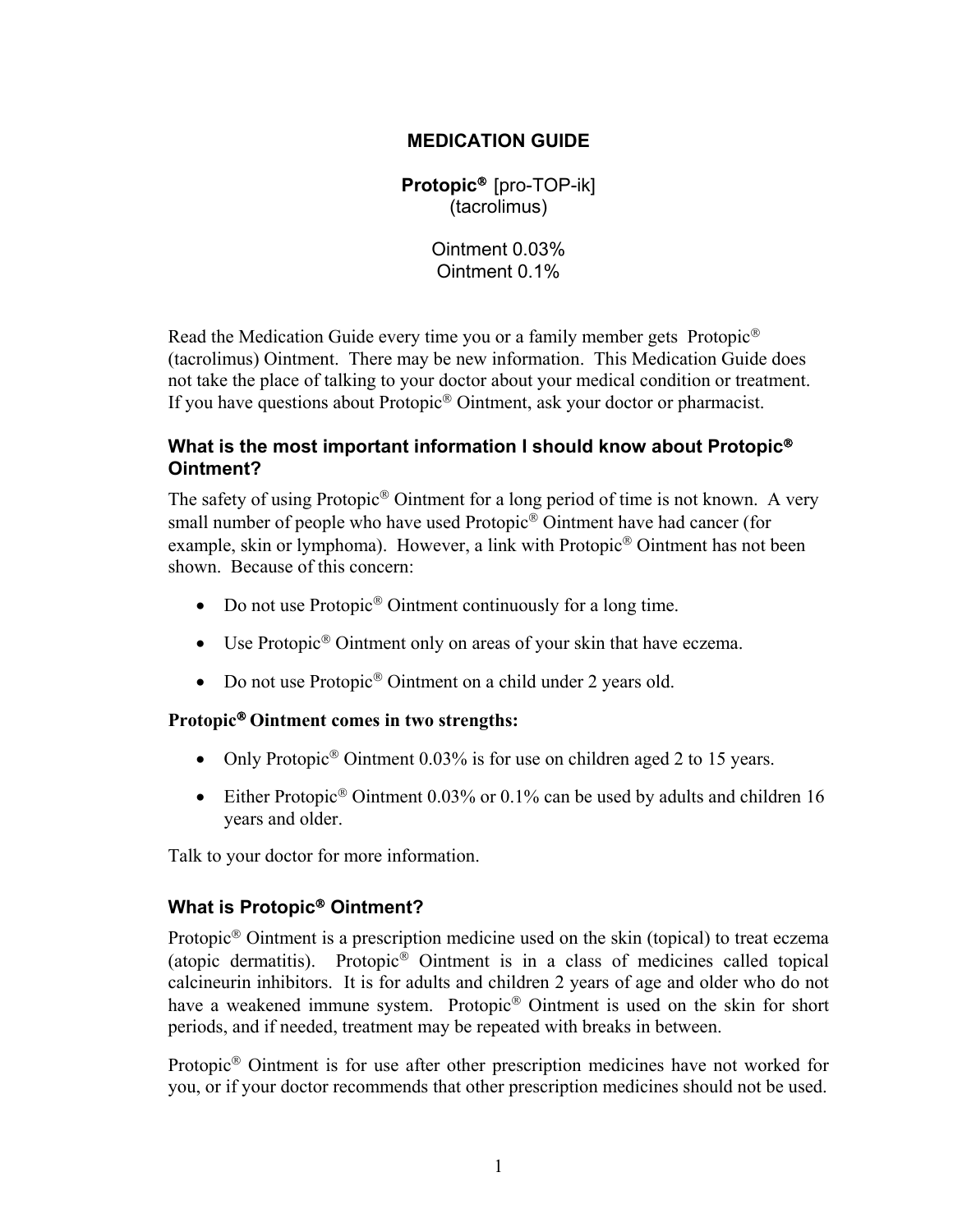# **Who should not use Protopic**® **Ointment?**

#### **Protopic**® **Ointment should not be used:**

- on children younger than 2 years of age.
- if you are allergic to Protopic<sup>®</sup> Ointment or anything in it. See the end of this Medication Guide for a complete list of ingredients.

# **What should I tell my doctor before starting Protopic**® **Ointment?**

Before you start using Protopic® Ointment, you and your doctor should talk about all of your medical conditions, including if you:

- have a skin disease called Netherton's syndrome (a rare inherited condition).
- have any infection on your skin including chicken pox or herpes.
- have been told you have a weakened immune system.
- are pregnant, breastfeeding, or planning to become pregnant.

Tell your doctor about all the medicines you take and skin products you use including prescription and nonprescription medicines, vitamins, and herbal supplements.

Know the medicines you take. Keep a list of them with you to show your doctor and pharmacist each time you get a new medicine.

## **How should I use Protopic**® **Ointment?**

- Use Protopic<sup>®</sup> Ointment exactly as prescribed.
- Use Protopic<sup>®</sup> Ointment only on areas of your skin that have eczema.
- Use Protopic<sup>®</sup> Ointment for short periods, and if needed, treatment may be repeated with breaks in between.
- Stop Protopic<sup>®</sup> Ointment when the signs and symptoms of eczema, such as itching, rash, and redness go away, or as directed by your doctor.
- Follow your doctor's advice if symptoms of eczema return after treatment with Protopic® Ointment.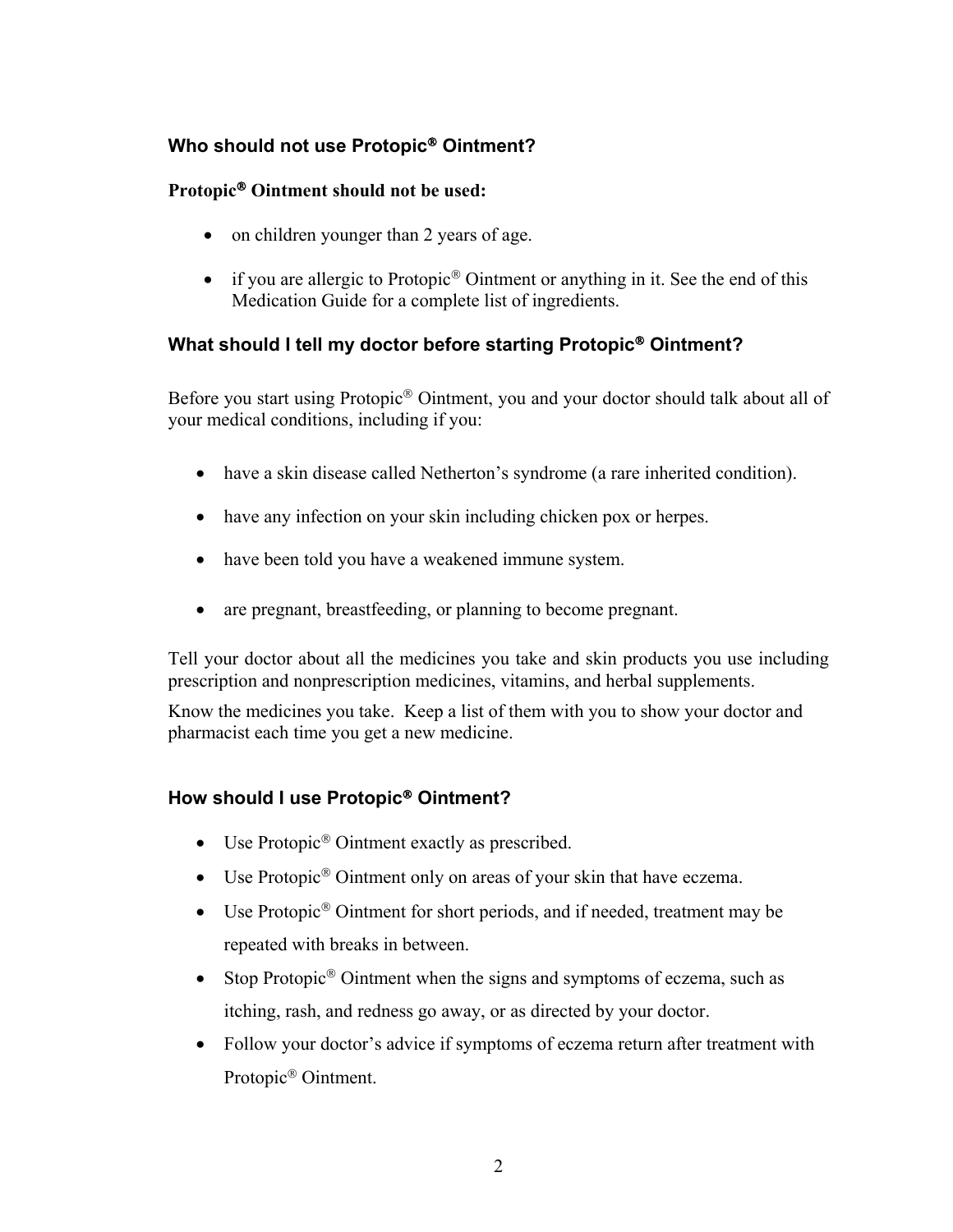- Call your doctor if:
	- your symptoms get worse with Protopic<sup>®</sup> Ointment.
	- you get an infection on your skin.
	- your symptoms do not improve after 6 weeks of treatment. Sometimes other skin diseases can look like eczema.

#### **To apply Protopic**® **Ointment:**

- Wash your hands before applying Protopic<sup>®</sup> Ointment.
- Apply a thin layer of Protopic<sup>®</sup> Ointment twice daily to the areas of skin affected by eczema.
- Use the smallest amount of Protopic<sup>®</sup> Ointment needed to control the signs and symptoms of eczema.
- *If you are a caregiver applying Protopic*® *Ointment to a patient, or if you are a patient who is not treating your hands, wash your hands with soap and water after applying Protopic*® *Ointment. This should remove any ointment left on the hands.*
- Do not bathe, shower, or swim right after applying Protopic<sup>®</sup> Ointment. This could wash off the ointment.
- You can use moisturizers with Protopic<sup>®</sup> Ointment. Make sure you check with your doctor first about the products that are right for you. Because the skin of patients with eczema can be very dry, it is important to keep up good skin care practices. If you use moisturizers, apply them after Protopic® Ointment.

## **What should I avoid while using Protopic**® **Ointment?**

- Do not use ultraviolet light therapy, sun lamps, or tanning beds during treatment with Protopic® Ointment.
- Limit sun exposure during treatment with Protopic<sup>®</sup> Ointment even when the medicine is not on your skin. If you need to be outdoors after applying Protopic® Ointment, wear loose fitting clothing that protects the treated area from the sun. Ask your doctor what other types of protection from the sun you should use.
- Do not cover the skin being treated with bandages, dressings or wraps. You can wear normal clothing.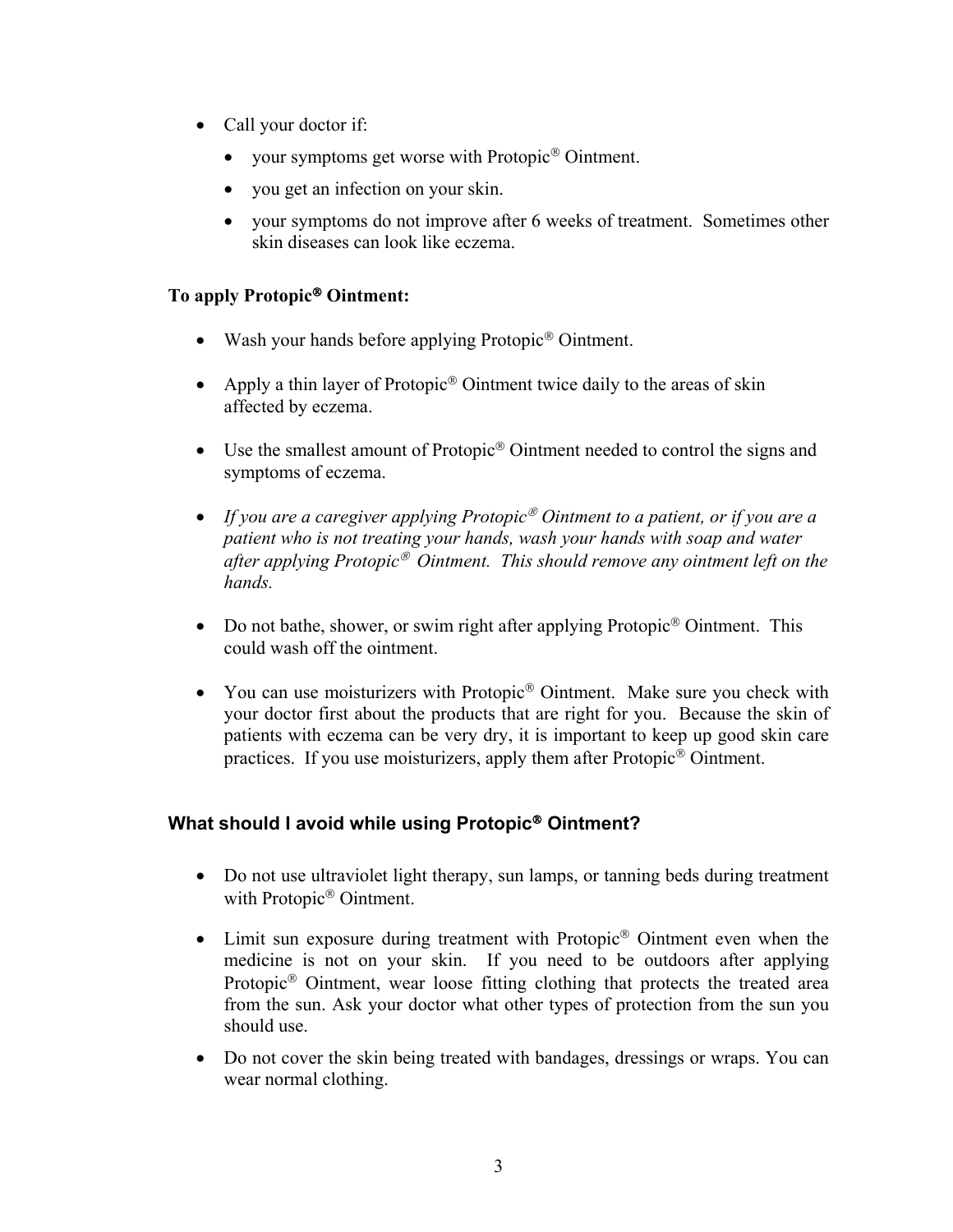• Avoid getting Protopic<sup>®</sup> Ointment in the eyes or mouth. Do not swallow Protopic® Ointment. If you do, call your doctor.

# **What are the possible side effects of Protopic**® **Ointment?**

#### **Please read the first section of this Medication Guide.**

**The most common side effects** of Protopic® Ointment at the skin application site are stinging, burning, or itching of the skin treated with Protopic® Ointment. These side effects are usually mild to moderate, are most common during the first few days of treatment, and usually go away as your skin heals.

**Other side effects** include acne, swollen or infected hair follicles, headache, increased sensitivity of the skin to hot or cold temperatures, or flu-like symptoms such as the common cold and stuffy nose, skin tingling, upset stomach, muscle pain, swollen glands (enlarged lymph nodes), or skin infections including cold sores, chicken pox or shingles.

Talk to your doctor if you have a skin infection or if side effects (for example, swollen glands) continue or bother you.

While you are using Protopic<sup>®</sup> Ointment, drinking alcohol may cause the skin or face to become flushed or red and feel hot.

These are not all the side effects with Protopic® Ointment. Ask your doctor or pharmacist for more information.

Call your doctor for medical advice about side effects. You may report side effects to FDA at: 1-800-FDA-1088.

## **How should I store Protopic**® **Ointment?**

- Store Protopic<sup>®</sup> Ointment at room temperature (59 $\degree$  to 86 $\degree$ F). Do not leave Protopic® Ointment in your car in cold or hot weather. Make sure the cap on the tube is tightly closed.
- **Keep Protopic**® **Ointment and all medicines out of the reach of children.**

#### **General advice about Protopic**® **Ointment**

Medicines are sometimes prescribed for purposes other than those listed in a Medication Guide. Do not use Protopic<sup>®</sup> Ointment for a condition for which it was not prescribed. Do not give Protopic<sup>®</sup> Ointment to other people, even if they have the same symptoms you have. It may not be right for them.